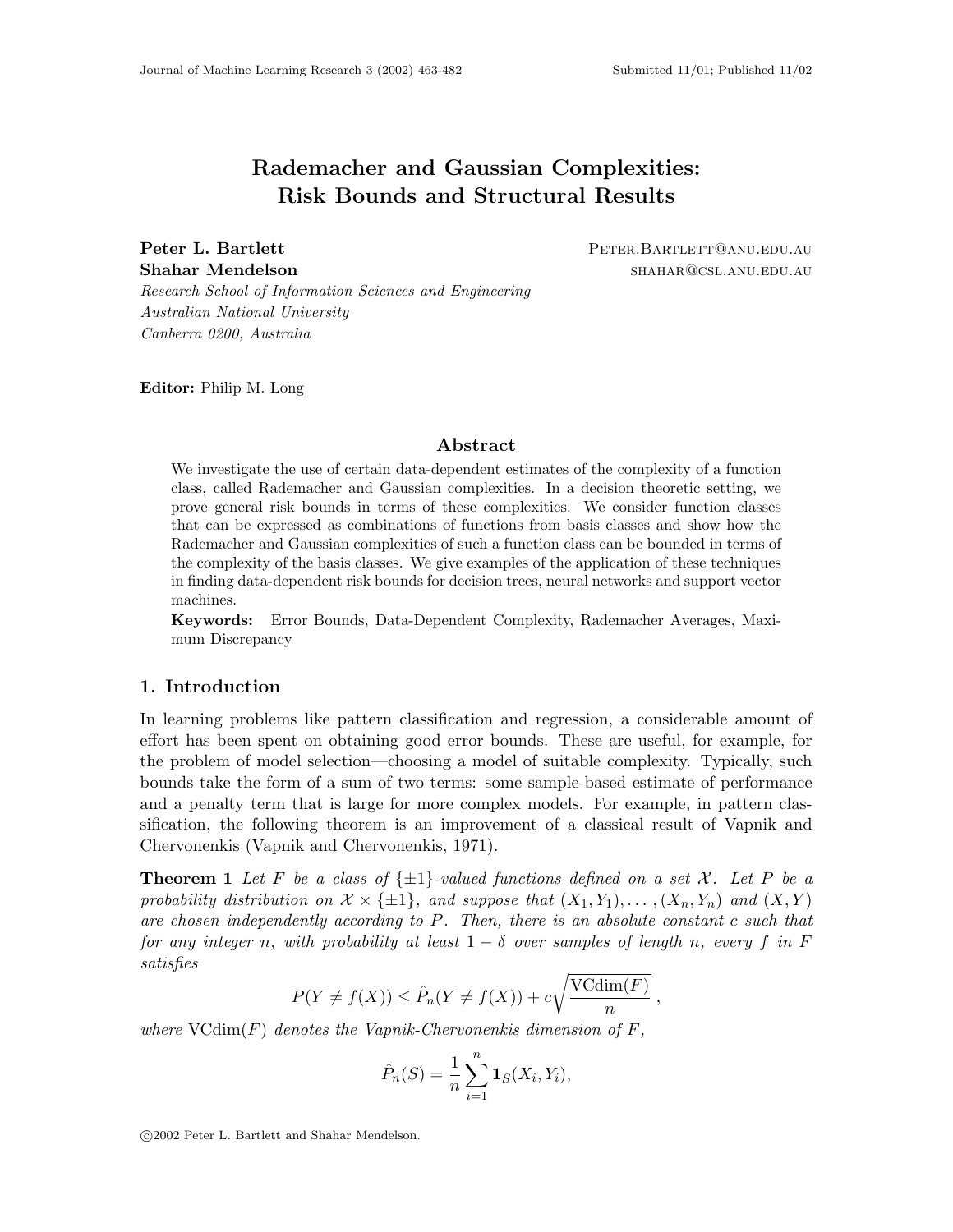and  $\mathbf{1}_S$  is the indicator function of S.

In this case, the sample-based estimate of performance is the proportion of examples in the training sample that are misclassified by the function  $f$ , and the complexity penalty term involves the VC-dimension of the class of functions. It is natural to use such bounds for the model selection scheme known as complexity regularization: choose the model class containing the function with the best upper bound on its error. The performance of such a model selection scheme critically depends on how well the error bounds match the true error (see Bartlett et al., 2002). There is theoretical and experiment evidence that error bounds involving a fixed complexity penalty (that is, a penalty that does not depend on the training data) cannot be universally effective (Kearns et al., 1997).

Recently, several authors have considered alternative notions of the complexity of a function class: the maximum discrepancy (Bartlett et al., 2002) and the Rademacher and Gaussian complexities (see Bartlett et al., 2002, Koltchinskii, 2001, Koltchinskii and Panchenko, 2000a,b, Mendelson, 2002).

**Definition 2** Let  $\mu$  be a probability distribution on a set X and suppose that  $X_1, \ldots, X_n$ are independent samples selected according to  $\mu$ . Let F be a class of functions mapping from  $X$  to  $\mathbb R$ . Define the maximum discrepancy of  $F$  as the random variable

$$
\hat{D}_n(F) = \sup_{f \in F} \left( \frac{2}{n} \sum_{i=1}^{n/2} f(X_i) - \frac{2}{n} \sum_{i=n/2+1}^{n} f(X_i) \right).
$$

Denote the expected maximum discrepancy of F by  $D_n(F) = \mathbf{E} D_n(F)$ .

Define the random variable

$$
\hat{R}_n(F) = \mathbf{E}\left[\sup_{f \in F} \left| \frac{2}{n} \sum_{i=1}^n \sigma_i f(X_i) \right| \middle| X_1, \dots, X_n \right],
$$

where  $\sigma_1, \ldots, \sigma_n$  are independent uniform  $\{\pm 1\}$ -valued random variables. Then the Rademacher complexity of F is  $R_n(F) = \mathbf{E} R_n(F)$ . Similarly, define the random variable

$$
\hat{G}_n(F) = \mathbf{E}\left[\sup_{f \in F} \left| \frac{2}{n} \sum_{i=1}^n g_i f(X_i) \right| \middle| X_1, \dots, X_n \right],
$$

where  $g_1, \ldots, g_n$  are independent Gaussian  $N(0, 1)$  random variables. The Gaussian complexity of F is  $G_n(F) = \mathbf{E} \tilde{G}_n(F)$ .

All three quantities are intuitively reasonable as measures of complexity of the function class  $F: D_n(F)$  quantifies how much the behavior on half of the sample can be unrepresentative of the behavior on the other half, and both  $R_n(F)$  and  $G_n(F)$  quantify the extent to which some function in the class F can be correlated with a noise sequence of length n. The following two lemmas show that these complexity measures are closely related. The proof of the first is in Appendix A; the second is due to Tomczak-Jaegermann (1989).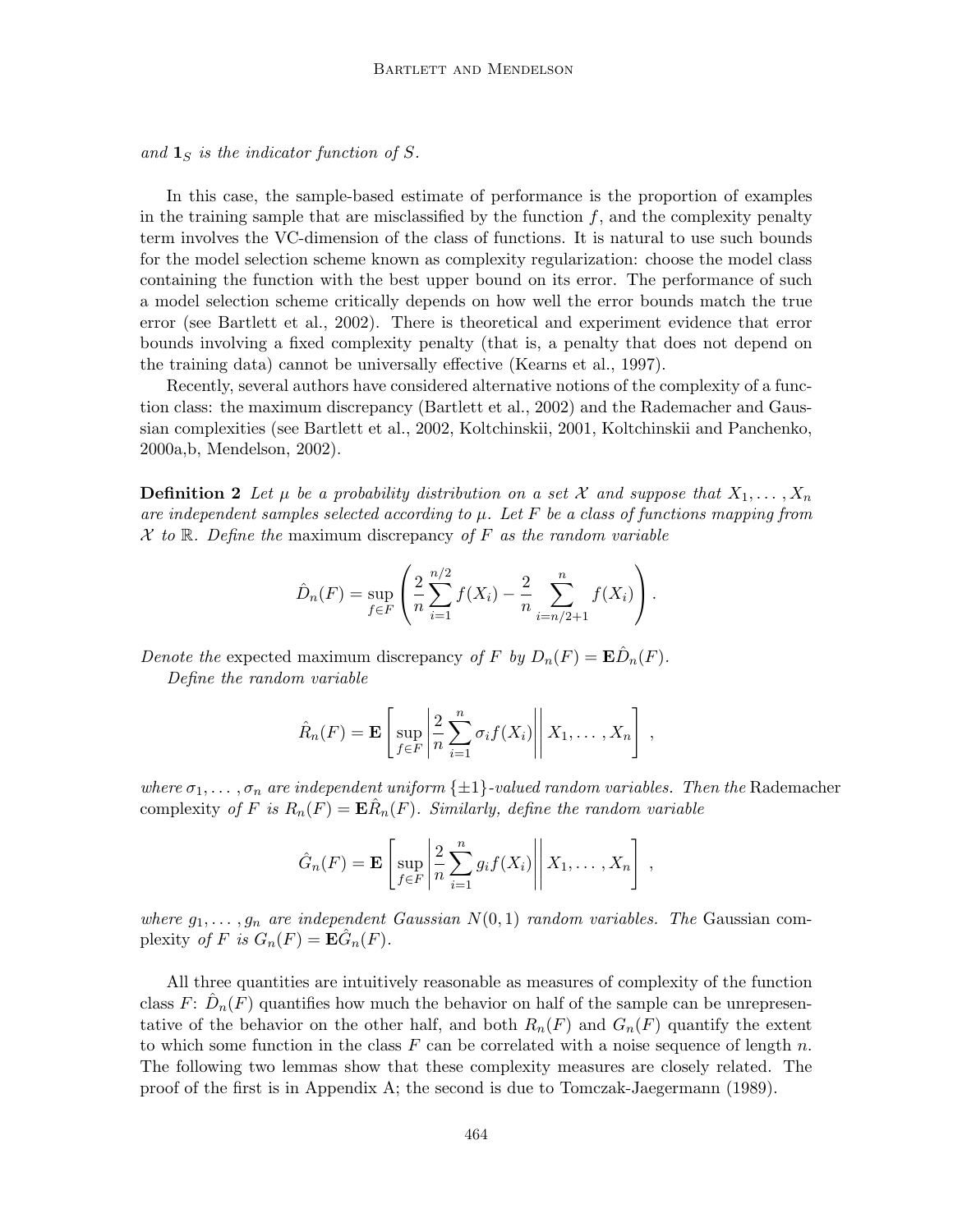**Lemma 3** Let F be a class of functions that map to  $[-1, 1]$ . Then for every integer n,

$$
\frac{R_n(F)}{2} - 2\sqrt{\frac{2}{n}} \le D_n(F) \le R_n(F) + 4\sqrt{\frac{2}{n}}.
$$

If  $F$  is closed under negation, the lower bound can be strengthened to

$$
R_n(F) - 4\sqrt{\frac{2}{n}} \le D_n(F).
$$

Furthermore,

$$
P\left\{ \left| \hat{D}_n(F) - D_n(F) \right| \ge \epsilon \right\} \le 2 \exp\left(\frac{-\epsilon^2 n}{2}\right).
$$

**Lemma 4** There are absolute constants c and C such that for every class F and every integer n,  $cR_n(F) \leq G_n(F) \leq C \ln nR_n(F)$ .

The following theorem is an example of the usefulness of these notions of complexity. The proof of the first part is due to Bartlett et al. (2002). The proof of the second part is a slight refinement of a proof of a more general result which we give below (Theorem 8); it is presented in Appendix B.

**Theorem 5** Let P be a probability distribution on  $\mathcal{X} \times \{\pm 1\}$ , let F be a set of  $\{\pm 1\}$ -valued functions defined on X, and let  $(X_i, Y_i)_{i=1}^n$  be training samples drawn according to  $P^n$ . (a) With probability at least  $1 - \delta$ , every function f in F satisfies

$$
P(Y \neq f(X)) \leq \hat{P}_n(Y \neq f(X)) + \hat{D}_n(F) + \sqrt{\frac{9\ln(1/\delta)}{2n}}.
$$

(b) With probability at least  $1 - \delta$ , every function f in F satisfies

$$
P(Y \neq f(X)) \leq \hat{P}_n(Y \neq f(X)) + \frac{R_n(F)}{2} + \sqrt{\frac{\ln(1/\delta)}{2n}}.
$$

The following result shows that this theorem implies the upper bound of Theorem 1 in terms of VC-dimension, as well as a refinement in terms of VC-entropy. In particular, Theorem 5 can never be much worse than the VC results. Since the proof of Theorem 5 is a close analog of the first step of the proof of VC-style results (the symmetrization step), this is not surprising. In fact, the bounds of Theorem 5 can be considerably better than Theorem 1, since the first part of the following result is in terms of the *empirical* VCdimension.

**Theorem 6** Fix a sample  $X_1, \ldots, X_n$ . For a function class  $F \subseteq {\pm 1}^{\mathcal{X}}$ , define the restriction of F to the sample as

$$
F_{|X_i} = \{ (f(X_1), \dots, f(X_n)) : f \in F \}.
$$

Define the empirical VC-dimension of F as  $d = VCdim(F_{|X_i})$  and the empirical VC-entropy of F as  $E = \log_2 |F_{|X_i}|$ . Then  $\hat{G}_n(F) = O\left(\sqrt{d/n}\right)$  and  $\hat{G}_n(F) = O\left(\sqrt{E/n}\right)$ .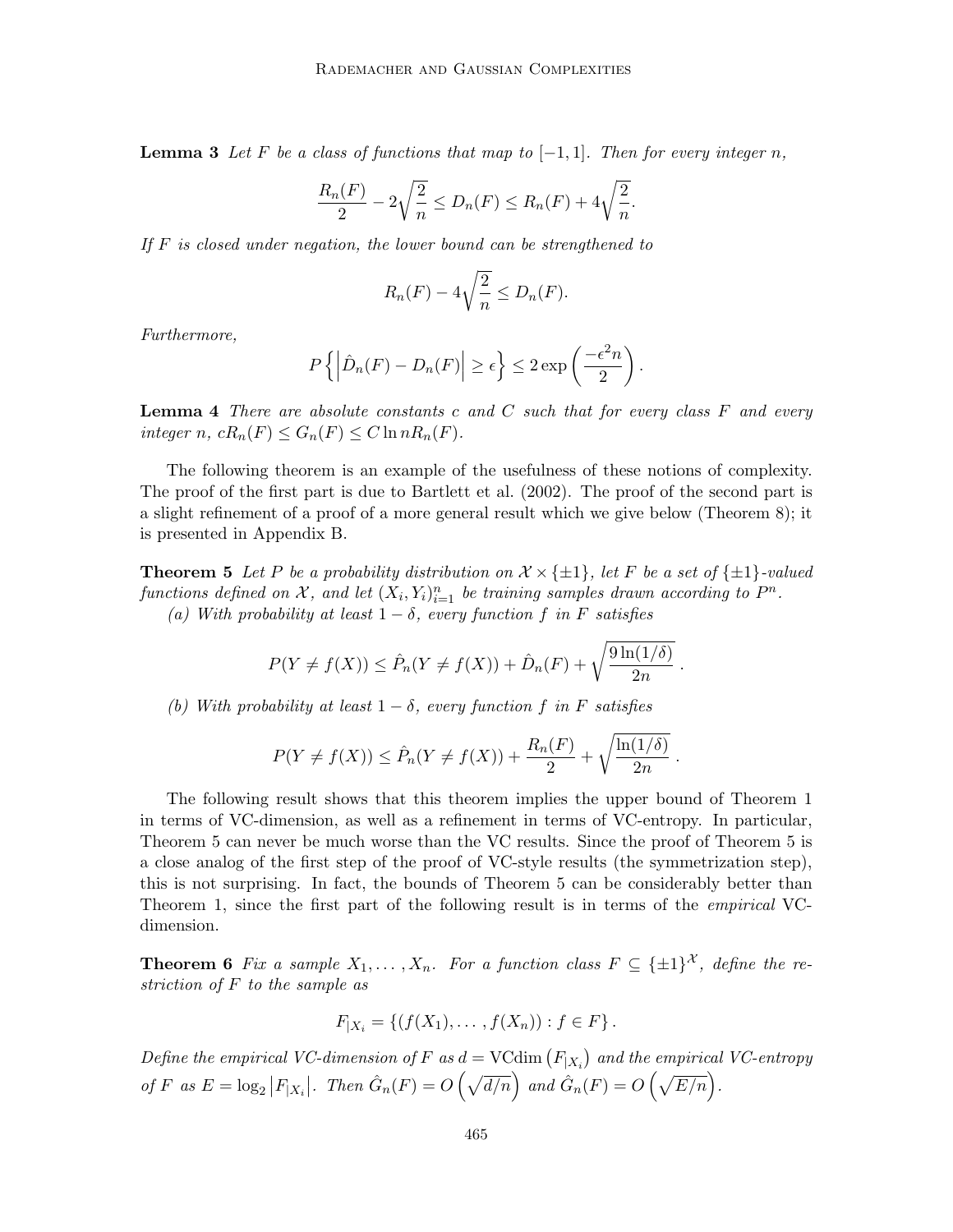The proof of this theorem is based on an upper bound on  $\hat{G}_n$  which is due to Dudley, together with an upper bound on covering numbers due to Haussler (see Mendelson, 2001).

Koltchinskii and Panchenko (2000a) proved an analogous error bound in terms of margins. The margin of a real-valued function f on a labelled example  $(x, y) \in \mathcal{X} \times \{\pm 1\}$  is  $yf(x)$ . For a function  $h: \mathcal{X} \times \mathcal{Y} \to \mathbb{R}$  and a training sample  $(X_1, Y_1), \dots, (X_n, Y_n)$ , we write

$$
\hat{\mathbf{E}}_n h(X,Y) = (1/n) \sum_{i=1}^n h(X_i, Y_i).
$$

**Theorem 7** Let P be a probability distribution on  $\mathcal{X} \times \{\pm 1\}$  and let F be a set of realvalued functions defined on X, with  $\sup\{|f(x)| : f \in F\}$  finite for all  $x \in \mathcal{X}$ . Suppose that  $\phi : \mathbb{R} \to [0,1]$  satisfies  $\phi(\alpha) \geq \mathbf{1}(\alpha \leq 0)$  and is Lipschitz with constant L. Then with probability at least  $1-\delta$  with respect to training samples  $(X_i, Y_i)_{i=1}^n$  drawn according to  $P^n$ , every function in F satisfies

$$
P(Yf(X) \leq 0) \leq \hat{\mathbf{E}}_n \phi(Yf(X)) + 2LR_n(F) + \sqrt{\frac{\ln(2/\delta)}{2n}}.
$$

This improves a number of results bounding error in terms of a sample average of a margin error plus a penalty term involving the complexity of the real-valued class (such as covering numbers and fat-shattering dimensions; see Bartlett, 1998, Mason et al., 2000, Schapire et al., 1998, Shawe-Taylor et al., 1998).

In the next section, we give a bound of this form that is applicable in a more general, decision-theoretic setting. Here, we have an input space  $X$ , an action space  $A$  and an output space Y. The n training examples  $(X_1, Y_1), \ldots, (X_n, Y_n)$  are selected independently according to a probability measure P on  $\mathcal{X} \times \mathcal{Y}$ . There is a loss function  $\mathcal{L} : \mathcal{Y} \times \mathcal{A} \to [0, 1],$ so that  $\mathcal{L}(y, a)$  reflects the cost of taking a particular action  $a \in \mathcal{A}$  when the outcome is  $y \in \mathcal{Y}$ . The aim of learning is to choose a function f that maps from X to A, so as to minimize the expected loss  $\mathbf{E}\mathcal{L}(Y, f(X)).$ 

For example, in multiclass classification, the output space  $\mathcal{Y}$  is the space  $\mathcal{Y} = \{1, \ldots, k\}$ of class labels. When using error correcting output codes (Kong and Dietterich, 1995, Schapire, 1997) for this problem, the action space might be  $\mathcal{A} = [0, 1]^m$ , and for each  $y \in \mathcal{Y}$ there is a codeword  $a_y \in \mathcal{A}$ . The loss function  $\mathcal{L}(y, a)$  is equal to 0 if the closest codeword  $a_{y^*}$  has  $y^* = y$  and 1 otherwise.

Section 2 gives bounds on the expected loss for decision-theoretic problems of this kind in terms of the sample average of a Lipschitz *dominating cost function* (a function that is pointwise larger than the loss function) plus a complexity penalty term involving a Rademacher complexity.

We also consider the problem of estimating  $R_n(F)$  and  $G_n(F)$  (for instance, for model selection). These quantities can be estimated by solving an optimization problem over F. However, for cases of practical interest, such optimization problems are difficult. On the other hand, in many such cases, functions in  $F$  can be represented as combinations of functions from simpler classes. This is the case, for instance, for decision trees, voting methods, and neural networks. In Section 3, we show how the complexity of such a class can be related to the complexity of the class of basis functions. Section 4 describes examples of the application of these techniques.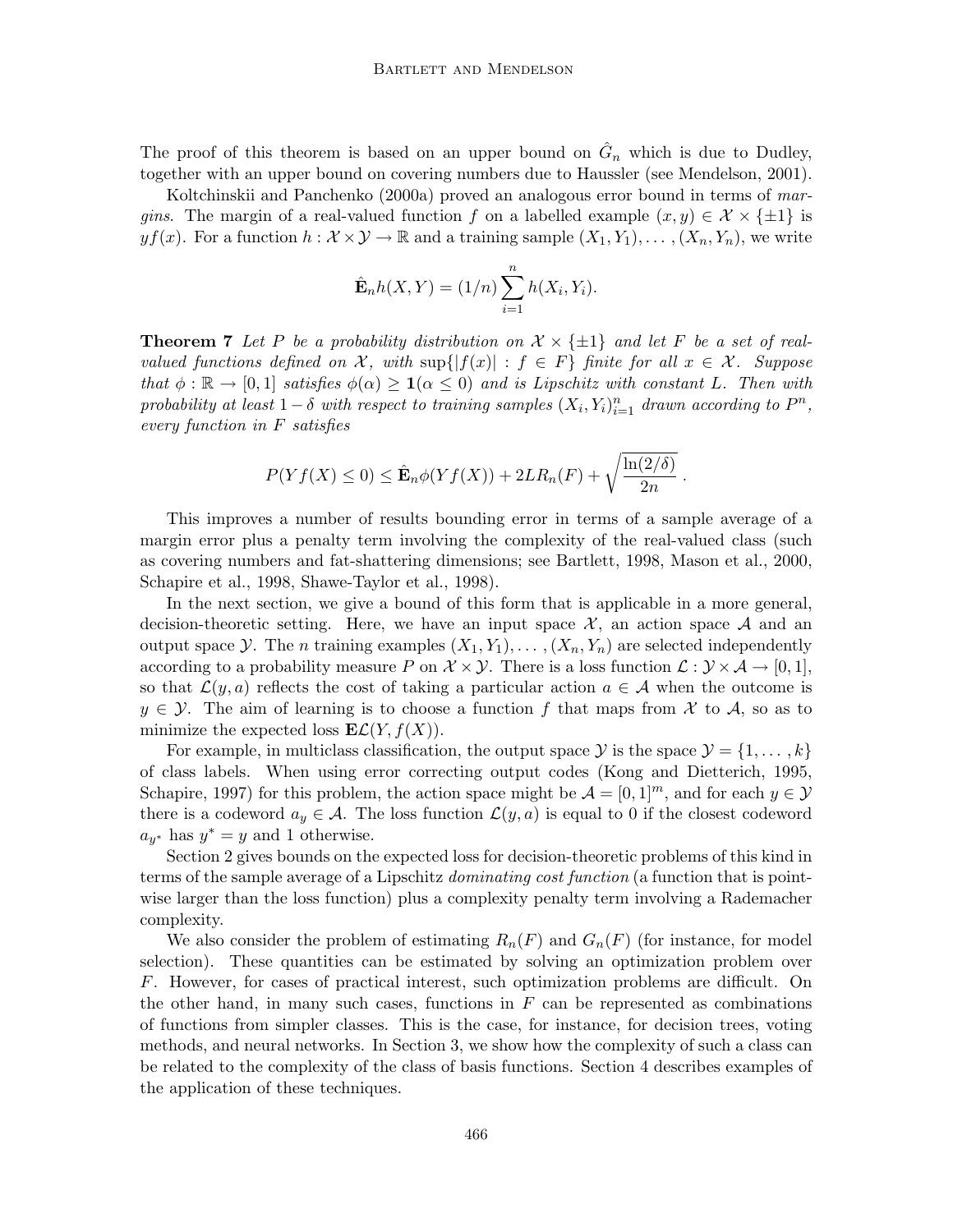# **2. Risk Bounds**

We begin with some notation. Given an independent sample  $(X_i, Y_i)_{i=1}^n$  distributed as  $(X, Y)$ , we denote by  $P_n$  the empirical measure supported on that sample and by  $\mu_n$  the empirical measure supported on  $(X_i)_{i=1}^n$ . We say a function  $\phi: \mathcal{Y} \times \mathcal{A} \to \mathbb{R}$  dominates a loss function L if for all  $y \in \mathcal{Y}$  and  $a \in \mathcal{A}, \phi(y, a) \geq \mathcal{L}(y, a)$ . For a class of functions F, convF is the class of convex combinations of functions from  $F, -F = \{-f : f \in F\}$ , absconvF is the class of convex combinations of functions from  $F \cup -F$ , and  $cF = \{cf : f \in F\}$ . If  $\phi$  is a function defined on the range of the functions in F, let  $\phi \circ F = {\phi \circ f | f \in F}$ . Given a set A, we denote its characteristic function by  $\mathbf{1}_A$  or  $\mathbf{1}(A)$ . Finally, constants are denoted by C or c. Their values may change from line to line, or even within the same line.

**Theorem 8** Consider a loss function  $\mathcal{L}: \mathcal{Y} \times \mathcal{A} \rightarrow [0,1]$  and a dominating cost function  $\phi: \mathcal{Y} \times \mathcal{A} \to [0,1].$  Let F be a class of functions mapping from X to A and let  $(X_i, Y_i)_{i=1}^n$ be independently selected according to the probability measure  $P$ . Then, for any integer  $n$ and any  $0 < \delta < 1$ , with probability at least  $1 - \delta$  over samples of length n, every f in F satisfies

$$
\mathbf{E}\mathcal{L}(Y, f(X)) \leq \hat{\mathbf{E}}_n \phi(Y, f(X)) + R_n(\tilde{\phi} \circ F) + \sqrt{\frac{8\ln(2/\delta)}{n}},
$$
  

$$
\tilde{\phi} \circ F = f(x, y) + \phi(y, f(x)) - \phi(y, 0) \cdot f \in F.
$$

where  $\phi \circ F = \{(x, y) \mapsto \phi(y, f(x)) - \phi(y, 0) : f \in F\}.$ 

The proof uses McDiarmid's inequality (McDiarmid, 1989).

**Theorem 9 (McDiarmid's Inequality)** Let  $X_1, ..., X_n$  be independent random variables taking values in a set A, and assume that  $f: A^n \to \mathbb{R}$  satisfies

$$
\sup_{x_1,\dots,x_n,x'_i\in A} |f(x_1,\dots,x_n)-f(x_1,\dots,x_{i-1},x'_i,x_{i+1},\dots,x_n)| \le c_i
$$

for every  $1 \leq i \leq n$ . Then, for every  $t > 0$ ,

$$
P\{f(X_1, ..., X_n) - \mathbf{E}f(X_1, ..., X_n) \ge t\} \le e^{-2t^2/\sum_{i=1}^n c_i^2}.
$$

**Proof** (of Theorem 8) Since  $\phi$  dominates  $\mathcal{L}$ , for all  $f \in F$  we can write

$$
\mathbf{E}\mathcal{L}(Y, f(X)) \leq \mathbf{E}\phi(Y, f(X))
$$
  
\n
$$
\leq \hat{\mathbf{E}}_n \phi(Y, f(X)) + \sup_{h \in \phi \circ F} (\mathbf{E}h - \hat{\mathbf{E}}_n h)
$$
  
\n
$$
= \hat{\mathbf{E}}_n \phi(Y, f(X)) + \sup_{h \in \tilde{\phi} \circ F} (\mathbf{E}h - \hat{\mathbf{E}}_n h)
$$
  
\n
$$
+ \mathbf{E}\phi(Y, 0) - \hat{\mathbf{E}}_n \phi(Y, 0).
$$

When an  $(X_i, Y_i)$  pair changes, the random variable  $\sup_{h \in \tilde{\phi} \circ F} (\mathbf{E}h - \hat{\mathbf{E}}_n h)$  can change by no more than  $2/n$ . McDiarmid's inequality implies that with probability at least  $1 - \delta/2$ ,

$$
\sup\left(\mathbf{E}h-\hat{\mathbf{E}}_nh\right)\leq \mathbf{E}\sup\left(\mathbf{E}h-\hat{\mathbf{E}}_nh\right)+\sqrt{2\ln(2/\delta)/n}.
$$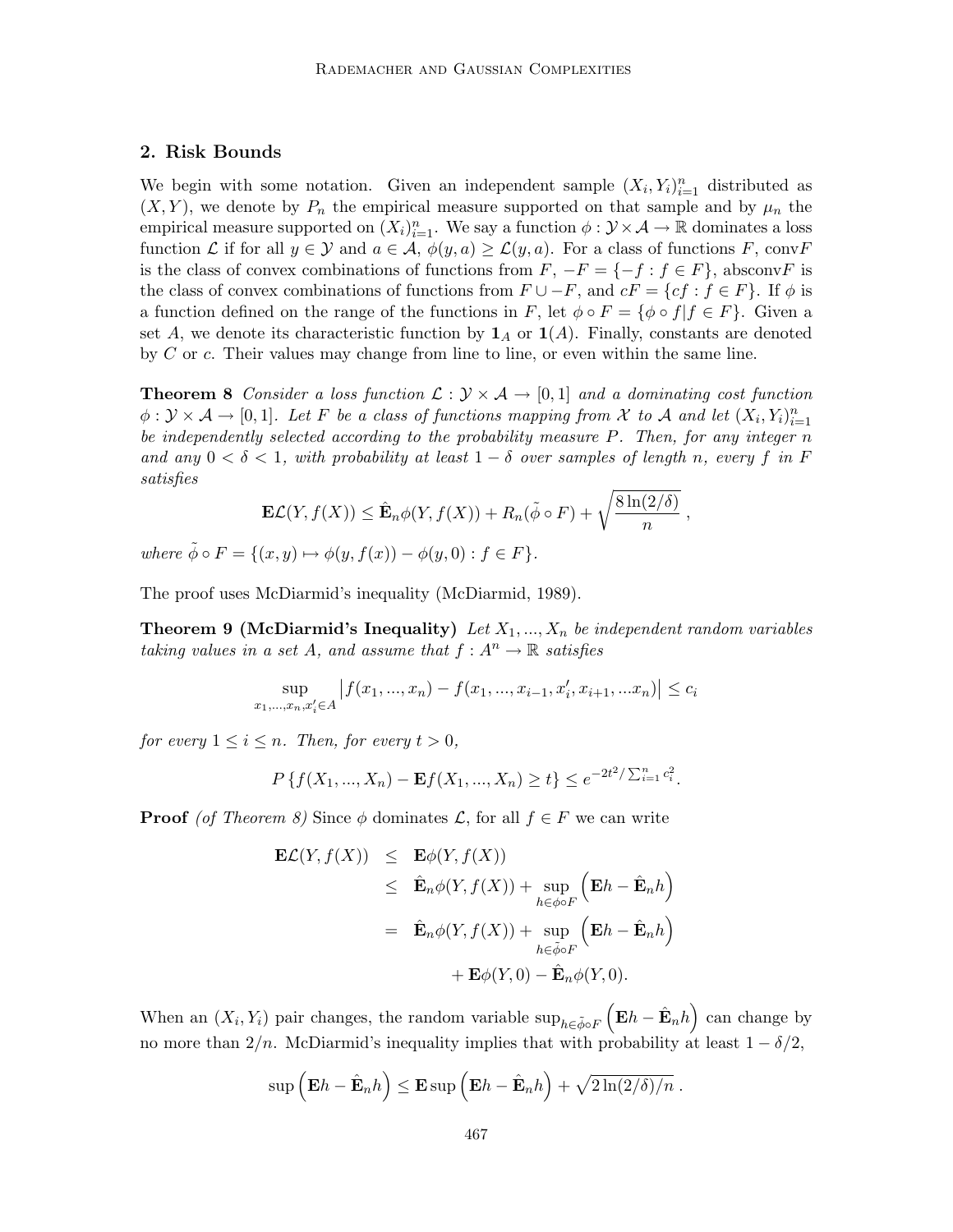A similar argument, together with the fact that  $\mathbf{E}\mathbf{E}_n\phi(Y,0) = \mathbf{E}\phi(Y,0)$ , shows that with probability at least  $1 - \delta$ ,

$$
\mathbf{E}\mathcal{L}(Y, f(X)) \leq \hat{\mathbf{E}}_n \phi(Y, f(X)) + \mathbf{E} \sup_{h \in \tilde{\phi} \circ F} \left( \mathbf{E} h - \hat{\mathbf{E}}_n h \right) + \sqrt{\frac{8 \ln(2/\delta)}{n}}.
$$

It remains to show that the second term on the right hand side is no more than  $R_n(\tilde{\phi} \circ F)$ . If  $(X'_1, Y'_1), \ldots, (X'_n, Y'_n)$  are independent random variables with the same distribution as  $(X, Y)$ , then

$$
\begin{aligned}\n\mathbf{E} \sup_{h \in \tilde{\phi} \circ F} \left( \mathbf{E} h - \hat{\mathbf{E}}_n h \right) &= \mathbf{E} \sup_{h \in \tilde{\phi} \circ F} \mathbf{E} \left[ \frac{1}{n} \sum_{i=1}^n h(X_i', Y_i') - \hat{\mathbf{E}}_n h \right] (X_i, Y_i) \\
&\leq \mathbf{E} \sup_{h \in \tilde{\phi} \circ F} \left( \frac{1}{n} \sum_{i=1}^n h(X_i', Y_i') - \hat{\mathbf{E}}_n h \right) \\
&= \mathbf{E} \sup_{h \in \tilde{\phi} \circ F} \frac{1}{n} \sum_{i=1}^n \sigma_i \left( h(X_i', Y_i') - h(X_i, Y_i) \right) \\
&\leq 2\mathbf{E} \sup_{h \in \tilde{\phi} \circ F} \frac{1}{n} \sum_{i=1}^n \sigma_i h(X_i, Y_i) \\
&\leq R_n(\tilde{\phi} \circ F).\n\end{aligned}
$$

As an example, consider the case  $\mathcal{A} = \mathcal{Y} = [0, 1]$ . It is possible to bound  $R_n(F)$  in terms of expected covering numbers of  $F$  or its fat-shattering dimension. Indeed, the following result relates  $G_n(F)$  to empirical versions of these notions of complexity, and implies that Theorem 8 can never give a significantly worse estimate than previous estimates in terms of these quantities. This result is essentially in (Mendelson, 2002); although that paper gave a result in terms of the fat-shattering dimension, the same proof works for the empirical fat-shattering dimension.

**The Second Second** 

**Theorem 10** Fix a sample  $X_1, \ldots, X_n$ . Let F be a class of functions whose range is contained in [-1,1]. Assume that there is some  $\gamma > 1$  such that for any  $\epsilon > 0$ ,  $\text{fat}_{\epsilon}(F_{|X_i}) \le$  $\gamma \epsilon^{-p}$ . Then, there are absolute constants  $C_p$ , which depend only on p, such that

$$
\hat{G}_n(F) \le \begin{cases}\nC_p \gamma^{1/2} \ln \gamma n^{-1/2} & \text{if } 0 < p < 2, \\
C_2 (\gamma^{1/2} \ln \gamma) n^{-1/2} \ln^2 n & \text{if } p = 2, \\
C_p (\gamma^{1/2} \ln \gamma) n^{-1/p} & \text{if } p > 2.\n\end{cases}
$$

# **3. Estimating the Rademacher and Gaussian Complexities of Function Classes**

An important property of Rademacher complexity is that it can be estimated from a single sample  $(X_1,\ldots,X_n)$ , and from a single realization of the Rademacher variables. The following result follows from McDiarmid's inequality. A similar result is true for the Gaussian complexity.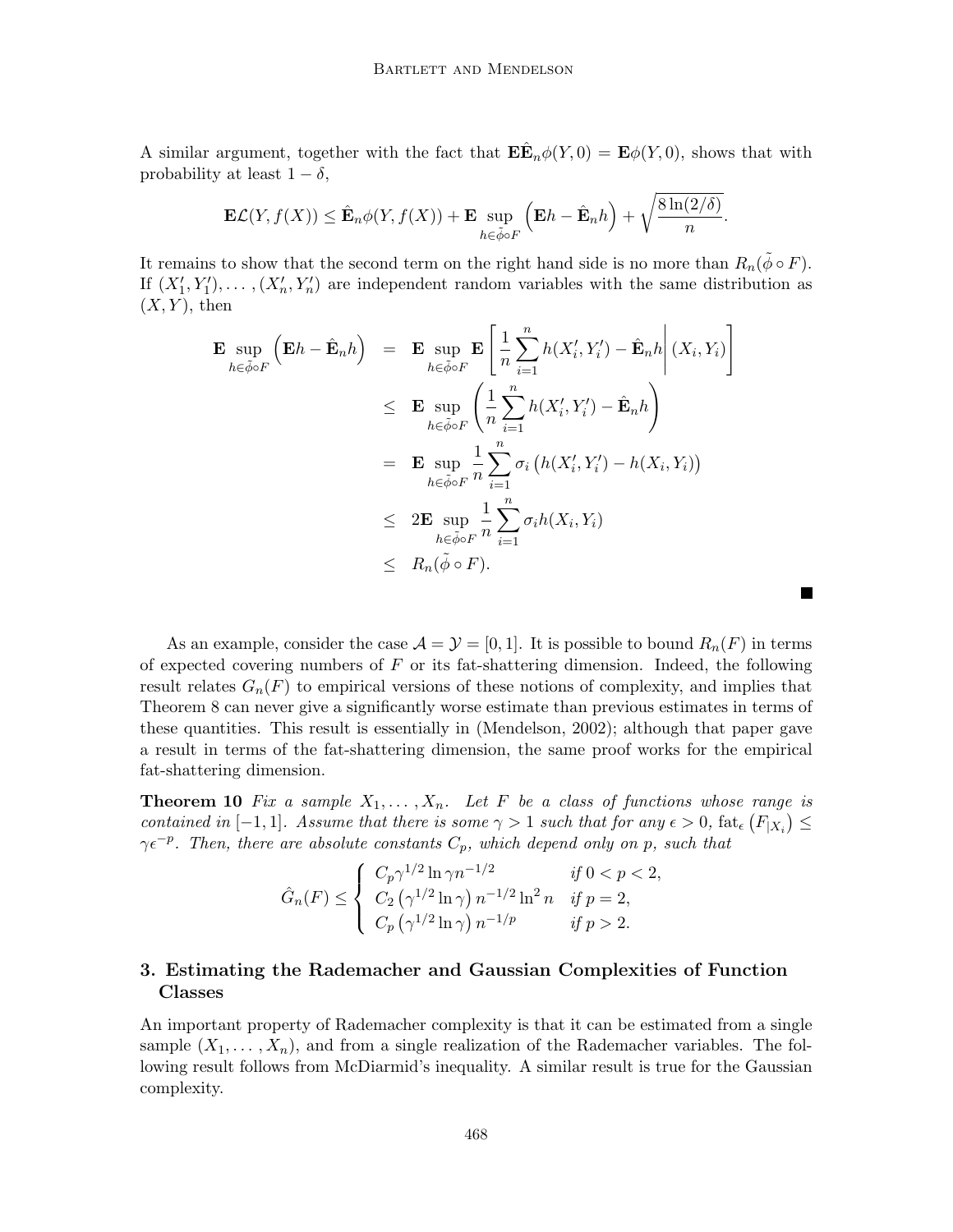**Theorem 11** Let F be a class of functions mapping to  $[-1, 1]$ . For any integer n,

$$
P\left\{ \left| R_n(F) - \frac{2}{n} \sup_{f \in F} \left| \sum_{i=1}^n \sigma_i f(X_i) \right| \right| \ge \epsilon \right\} \le 2 \exp\left(\frac{-\epsilon^2 n}{8}\right) ,
$$
  

$$
P\left\{ \left| P_n(F) - \hat{P}_n(F) \right| > \epsilon \right\} < 2 \exp\left(\frac{-\epsilon^2 n}{8}\right)
$$

and

$$
P\left\{ \left| R_n(F) - \hat{R}_n(F) \right| \ge \epsilon \right\} \le 2 \exp\left(\frac{-\epsilon^2 n}{8}\right) ,
$$

Thus, it seems that estimation of  $R_n(F)$  and  $G_n(F)$  is particularly convenient. However, as mentioned before, the computation involves an optimization over the class  $F$ , which is hard for interesting function classes. The way we bypass this obstacle is to use that fact that some "large" classes can be expressed as combinations of functions from simpler classes. For instance, a decision tree can be expressed as a fixed boolean function of the functions appearing in each decision node, voting methods use thresholded convex combinations of functions from a simpler class, and neural networks are compositions of fixed squashing functions with linear combinations of functions from some class. Hence, we present several structural results that lead to bounds on the Rademacher and Gaussian complexities of a function class F in terms of the complexities of simpler classes of functions from which  $F$ is constructed.

#### **3.1 Simple Structural Results**

We begin with the following observations regarding  $R_n(F)$ .

**Theorem 12** Let  $F, F_1, \ldots, F_k$  and H be classes of real functions. Then

- 1. If  $F \subseteq H$ ,  $R_n(F) \leq R_n(H)$ .
- 2.  $R_n(F) = R_n(\text{conv} F) = R_n(\text{absconv} F)$ .
- 3. For every  $c \in \mathbb{R}$ ,  $R_n(cF) = |c| R_n(F)$ .
- 4. If  $\phi : \mathbb{R} \to \mathbb{R}$  is Lipschitz with constant  $L_{\phi}$  and satisfies  $\phi(0) = 0$ , then  $R_n(\phi \circ F) \leq$  $2L_{\phi}R_n(F)$ .
- 5. For any uniformly bounded function h,  $R_n(F+h) \leq R_n(F) + ||h||_{\infty}/\sqrt{n}$ .
- 6. For  $1 \leq q < \infty$ , let  $\mathcal{L}_{F,h,q} = \{ |f-h|^q | f \in F \}$ , where h is uniformly bounded. If For  $1 \leq q < \infty$ , i.e.  $\mathcal{L}_{F,h,q} = \{ |J - h| | J \in F \}$ , where *n* is analoring or  $||f - h||_{\infty} \leq 1$  for every  $f \in F$ , then  $R_n(\mathcal{L}_{F,h,q}) \leq 2q(R_n(F) + ||h||_{\infty}/\sqrt{n})$ .

$$
\text{7. } R_n\left(\sum_{i=1}^k F_i\right) \leq \sum_{i=1}^k R_n(F_i).
$$

Parts 1-3 are true for  $G_n$ , with exactly the same proof. The other observations hold for  $G_n$  with an additional factor of  $\ln n$  and may be established using the general connection between  $R_n$  and  $G_n$  (Lemma 4). Parts 5 and 6 allow us to estimate the Rademacher complexities of natural loss function classes.

Note that 7 is tight. To see this, let  $F_1 = \cdots = F_k = F$ . Then, by parts 1 and 3,  $R_n\left(\sum_{i=1}^k F_i\right) \ge R_n(kF) = kR_n(F) = \sum_{i=1}^k R_n(F_i).$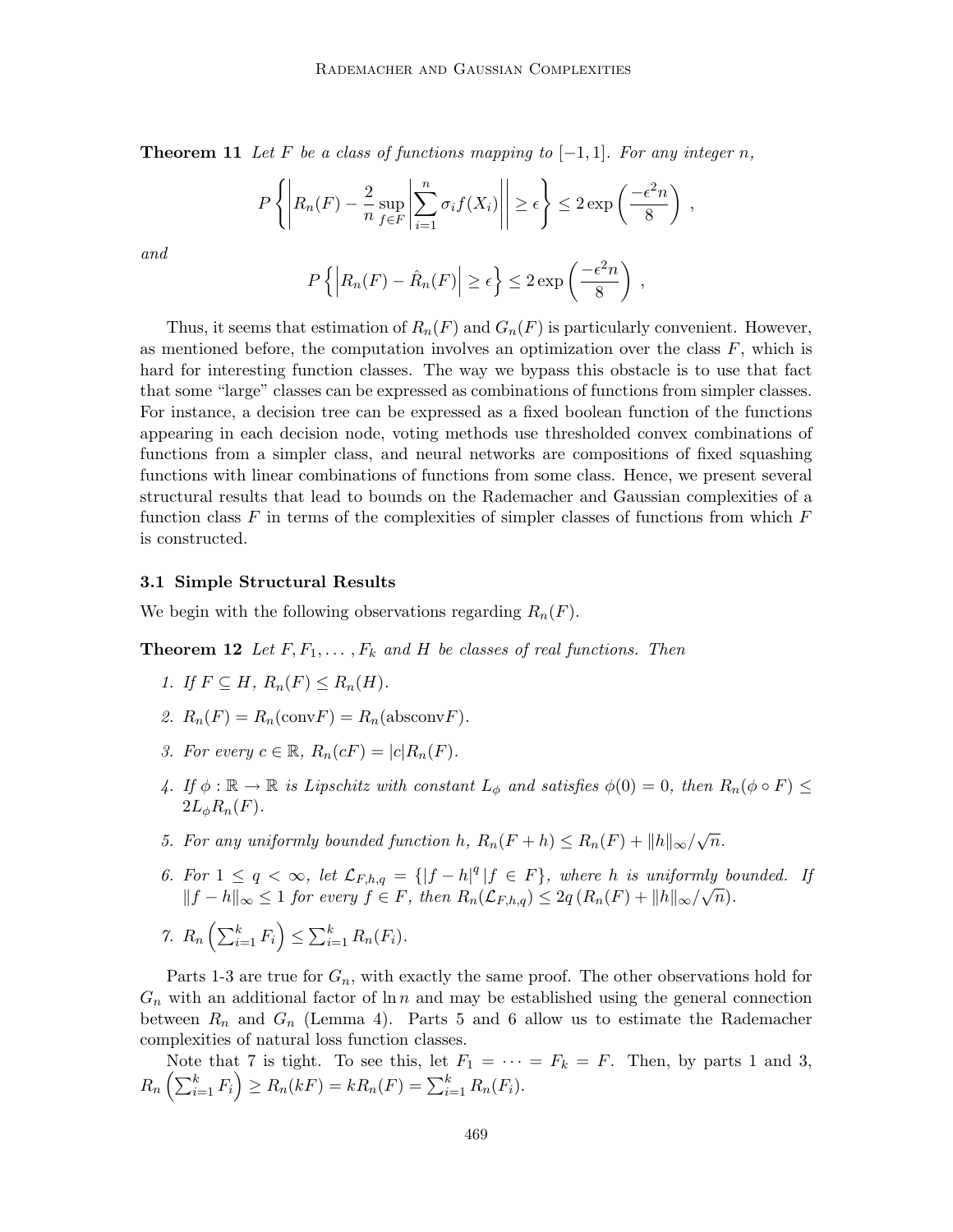**Proof** Parts 1 and 3 are immediate from the definitions. To see part 2, notice that for every  $x_1, \ldots, x_n$  and  $\sigma_1, \ldots, \sigma_n$ ,

$$
\sup_{f \in \text{absconv } F} \left| \sum_{i=1}^{n} \sigma_i f(x_i) \right|
$$
\n
$$
= \sup_{f \in \text{conv } F} \left| \sum_{i=1}^{n} \sigma_i f(x_i) \right|
$$
\n
$$
= \max \left( \sup_{f \in \text{conv } F} \sum_{f \in \text{conv } F} \sigma_i f(x_i), \sup_{f \in \text{conv } F} - \sum_{f \in F} \sigma_i f(x_i) \right)
$$
\n
$$
= \max \left( \sup_{f \in F} \sum_{f \in F} \sigma_i f(x_i), \sup_{f \in F} - \sum_{f \in F} \sigma_i f(x_i) \right)
$$
\n
$$
= \sup_{f \in F} \left| \sum_{f \in F} \sigma_i f(x_i) \right|.
$$

The inequality of part 4 is due to Ledoux and Talagrand (1991, Corollary 3.17). As for part 5, note that for every realization of  $X_1, ..., X_n$ ,

$$
\mathbf{E} \sup_{f \in F} \left| \sum_{i=1}^{n} \sigma_i \left( f(x_i) + h(x_i) \right) \right|
$$
\n
$$
\leq \mathbf{E} \sup_{f \in F} \left| \sum_{i=1}^{n} \sigma_i f(x_i) \right| + \mathbf{E} \left| \sum_{i=1}^{n} \sigma_i h(x_i) \right|
$$
\n
$$
\leq \mathbf{E} \sup_{f \in F} \left| \sum_{i=1}^{n} \sigma_i f(x_i) \right| + \left( \sum_{i=1}^{n} h(x_i)^2 \right)^{\frac{1}{2}},
$$

where the last inequality follows since for any function g,  $\mathbf{E}|g| \leq (\mathbf{E}g^2)^{1/2}$ . Hence,

$$
R_n(F+h) \le R_n(F) + ||h||_{\infty}/\sqrt{n},
$$

as claimed.

To see part 6, notice that  $\phi(x) = |x|^q$  is a Lipschitz function which passes through the origin with a Lipschitz constant q. By parts 4 and 5 of Theorem 12,

$$
R_n(\mathcal{L}_{F,h,q}) \leq 2qR_n(F-h) \leq 2q\left(R_n(F) + \frac{\|h\|_{\infty}}{\sqrt{n}}\right).
$$

П

Finally, part 7 follows from the triangle inequality.

## **3.2 Lipschitz Functions on** R<sup>k</sup>

Theorem 12 part 4 shows that composing real-valued functions in some class with a Lipschitz function changes the Rademacher complexity by no more than a constant factor. In this section, we prove a similar result for the Gaussian complexity of a class of vector-valued functions.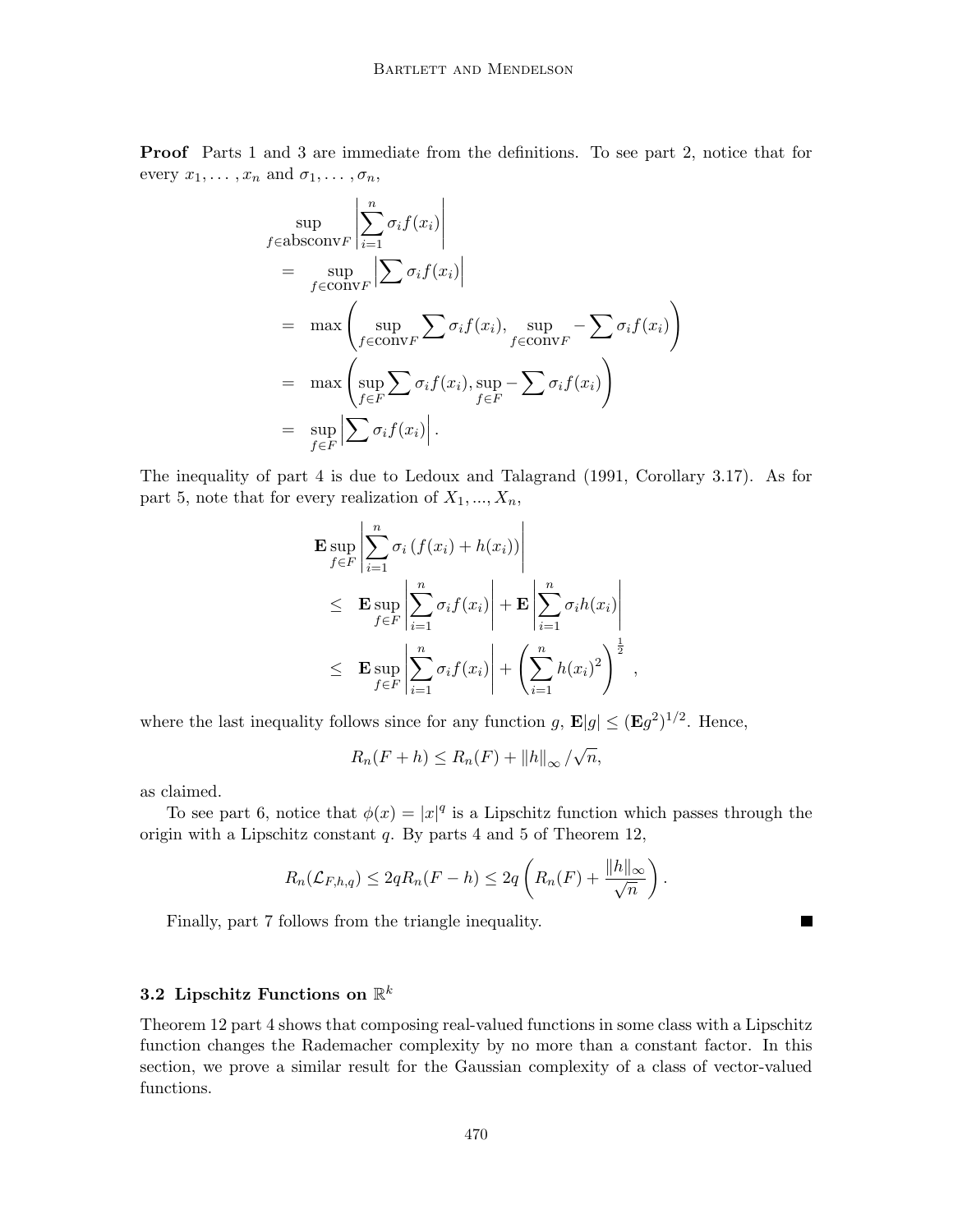We require the following comparison theorem for Gaussian processes which is due to Slepian (Pisier, 1989).

**Lemma 13** Let  $\{X_i, 1 \leq i \leq m\}$  and  $\{Y_i, 1 \leq i \leq m\}$  be two Gaussian processes which satisfy that, for every  $i, j$ ,

$$
||X_i - X_j||_2 \le ||Y_i - Y_j||_2,
$$

where  $||X_i - X_j||_2^2 = \mathbf{E}(X_i - X_j)^2$ . Then

$$
\mathbf{E} \sup_i X_i \le 2\mathbf{E} \sup_i Y_i.
$$

Now, we can formulate and prove the main result of this section, in which we estimate the Gaussian averages of a Lipschitz image of a direct sum of classes.

**Theorem 14** Let  $A = \mathbb{R}^m$  and let F be a class of functions mapping from X to A. Suppose that there are real-valued classes  $F_1, \ldots, F_m$  such that F is a subset of their direct sum. Assume further that  $\phi: \mathcal{Y} \times \mathcal{A} \to \mathbb{R}$  is such that, for all  $y \in \mathcal{Y}$ ,  $\phi(y, \cdot)$  is a Lipschitz function (with respect to Euclidean distance on  $A$ ) with constant L which passes through the origin and is uniformly bounded. For  $f \in F$ , define  $\phi \circ f$  as the mapping  $(x, y) \mapsto \phi(y, f(x))$ . Then, for every integer n and every sample  $(X_1, Y_1), \ldots, (X_n, Y_n)$ ,

$$
\hat{G}_n(\phi \circ F) \le 2L \sum_{i=1}^m \hat{G}_n(F_i),
$$

where  $\hat{G}_n(\phi \circ F)$  are the Gaussian averages of  $\phi \circ F$  with respect to the sample  $(X_1, Y_1), \ldots, (X_n, Y_n)$ and  $\hat{G}_n(F_i)$  are the Gaussian averages of  $F_i$  with respect to the sample  $X_1, \ldots, X_n$ .

**Proof** Without loss of generality, we may assume that each class  $F_i$  is finite, denote by | $F_i$ | its cardinality and let  $f_k^i$  be the k-th element in  $F_i$ . Let  $\Gamma$  be a multi-index set  $\Gamma =$  $\{(j_1,...,j_m):1\leq j_i\leq |F_i|\}.$  Hence, there is a one-to-one correspondence between F and  $\Gamma$ , which is given by  $\alpha = (j_1, \ldots, j_m) \mapsto f_\alpha = (f_{j_1}^1, \ldots, f_{j_m}^m)$ . For every  $\alpha = (j_1, \ldots, j_m) \in \Gamma$ , let

$$
X_{\alpha} = \sum_{k=1}^{n} \phi(y_k, f_{\alpha}(x_k)) g_k,
$$

and

$$
Y_{\alpha} = L \sum_{i=1}^{m} \sum_{k=1}^{n} f_{j_i}^{i}(x_k) h_{ik}
$$

where  $(g_k)$  and  $(h_{ik})$  are all standard independent normal random variables. It is easy to see that for every  $\alpha, \alpha' \in \Gamma$ ,

$$
||X_{\alpha} - X_{\alpha'}||_2^2 = \sum_{k=1}^n \left( \phi(y_k, f_{\alpha}(x_k)) - \phi(y_k, f_{\alpha'}(x_k)) \right)^2
$$
  

$$
\leq L^2 \sum_{i=1}^m \sum_{k=1}^n \left( f_{j_i}^i(x_k) - f_{j_i}'(x_k) \right)^2
$$
  

$$
= ||Y_{\alpha} - Y_{\alpha'}||_2^2.
$$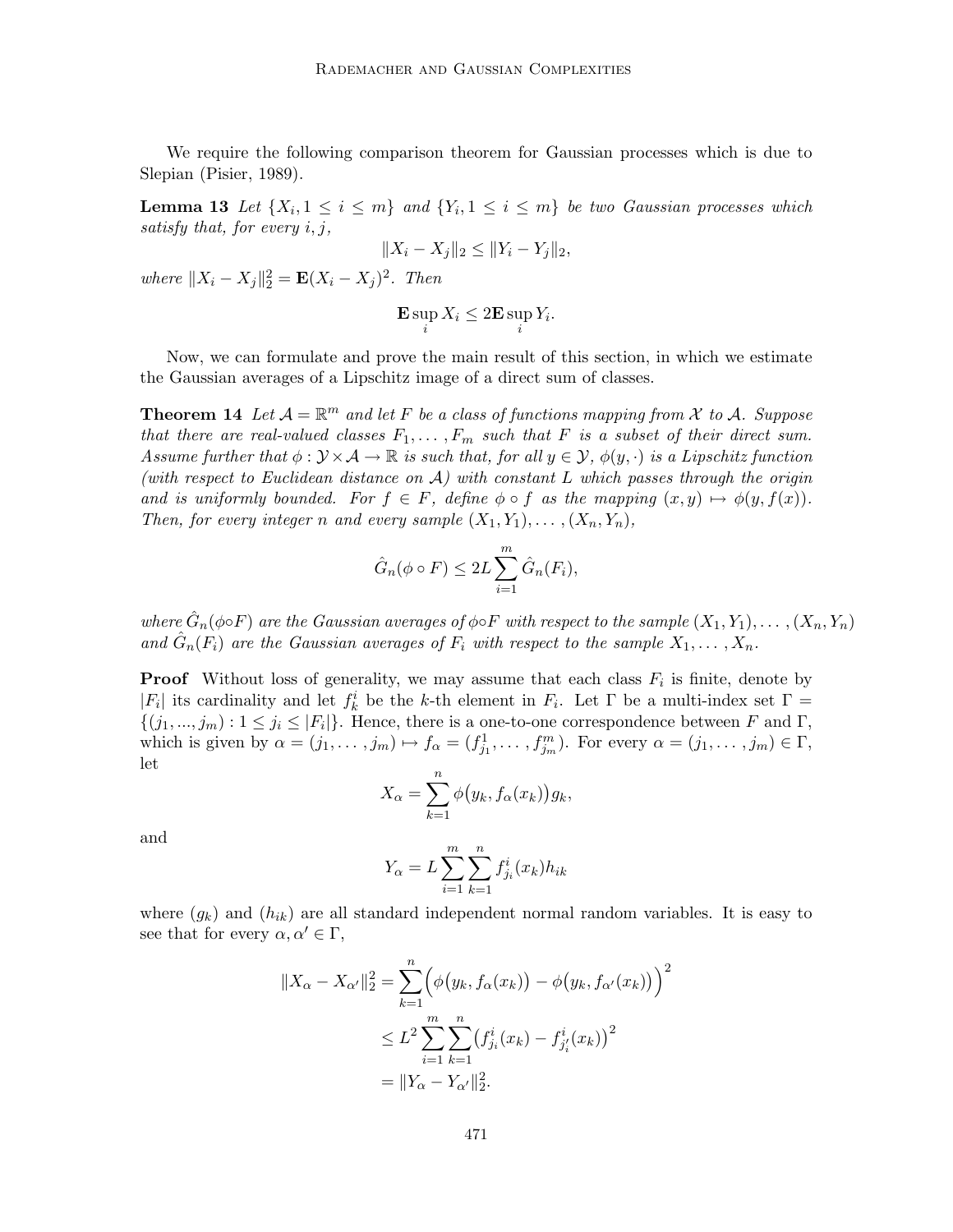Our claim follows from Slepian's Lemma and the observation that  $\mathbf{E} \sup_{\alpha} X_{\alpha} = n \hat{G}_n(\phi \circ F)$ and that  $\mathbf{E} \sup_{\alpha} Y_{\alpha} = nL \sum_{i=1}^{n} \hat{G}_n(F_i)$ .

**Corollary 15** Let  $\mathcal{A}, F, F_1, \ldots, F_m, \phi$  be as in Theorem 14. Consider a loss function  $\mathcal{L}$ :  $\mathcal{Y}\times\mathcal{A}\to[0,1]$  and suppose that  $\phi:\mathcal{Y}\times\mathcal{A}\to[0,1]$  dominates L. Then, for any integer n there is a probability of at least  $1 - \delta$  that every f in F has

$$
\mathbf{E}\mathcal{L}(Y, f(X)) \leq \hat{\mathbf{E}}_n \phi(Y, f(X)) + cL \sum_{j=1}^m G_n(F_j) + \sqrt{\frac{8\ln(2/\delta)}{n}}.
$$

#### **3.3 Boolean Combinations of Functions**

**Theorem 16** For a fixed boolean function  $g : {\pm 1}^k \to {\pm 1}$  and classes  $F_1, \ldots, F_k$  of  $\{\pm 1\}$ -valued functions,

$$
G_n(g(F_1, ..., F_k)) \leq 2\sum_{j=1}^k G_n(F_j).
$$

**Proof** First, we extend the boolean function g to a function  $g : \mathbb{R}^k \to [-1,1]$  as follows: for  $x \in \mathbb{R}^k$ , define  $g(x) = (1 - ||x - a||)g(a)$  if  $||x - a|| < 1$  for some  $a \in {\pm 1}^k$ , and  $g(x) = 0$ otherwise. The function is well-defined since all pairs of points in the k-cube are separated by distance at least 2. Clearly,  $g(0) = 0$ , and g is Lipschitz with constant 1. The theorem follows from Theorem 14, with  $m = k$  and  $\phi = q$ .

### **4. Examples**

The error bounds presented in previous sections can be used as the basis of a complexity regularization algorithm for model selection. This algorithm minimizes an upper bound on error involving the sample average of a cost function and a Gaussian or Rademacher complexity penalty term. We have seen that these upper bounds in terms of Gaussian and Rademacher complexities can never be significantly worse than bounds based, for example, on combinatorial dimensions. They can have a significant advantage over such bounds, since they measure the complexity of the class on the training data, and hence can reflect the properties of the particular probability distribution that generates the data. The computation of these complexity penalties involves an optimization over the model class. The structural results of the previous section give a variety of techniques that can simplify this optimization problem. For example, voting methods involve optimization over the convex hull of some function class H. By Theorem 12 part 2, we can estimate  $G_n(\text{conv}H)$  by solving a maximization problem over the base class  $H$ . In this section, we give some other examples illustrating this approach. In all cases, the resulting error bounds decrease at examples must at  $\log$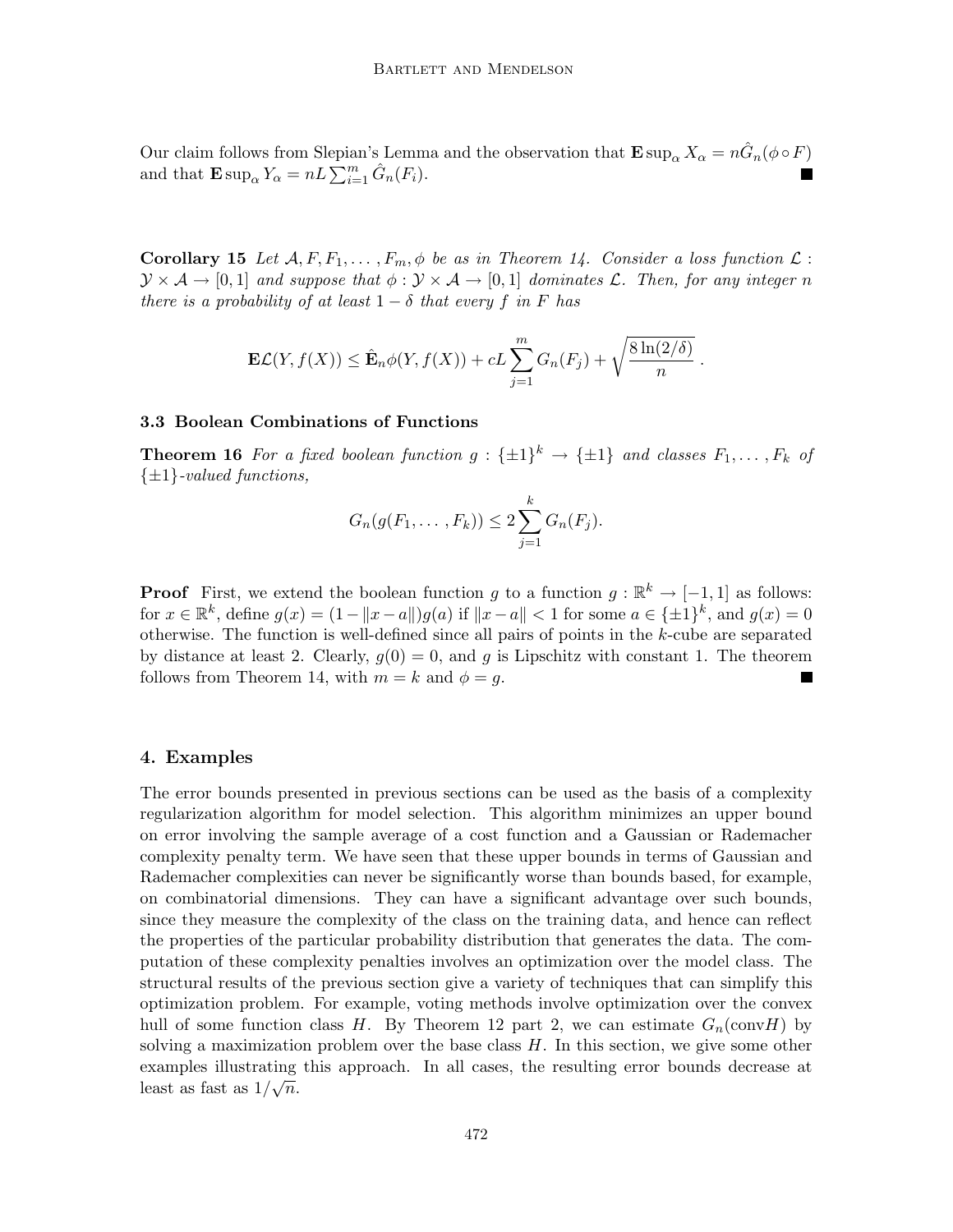#### **4.1 Decision Trees**

A binary-valued decision tree can be represented as a fixed boolean function of the decision functions computed at its nodes. Theorem 16 implies that the Gaussian complexity of the class of decision trees of a certain size can be bounded in terms of the Gaussian complexity of the class of node decision functions. Typically, this is simpler to compute. The following result gives a refinement of this idea, based on the representation (see, for example, Golea et al., 1998) of a decision tree as a thresholded linear combination of the indicator functions of the leaves.

**Theorem 17** Let P be a probability distribution on  $\mathcal{X} \times \{-1,1\}$ , and let H be a set of binary-valued functions defined on  $X$ . Let T be the class of decision trees of depth no more than d, with decision functions from H. For a training sample  $(X_1, Y_1, \ldots, X_n, Y_n)$  drawn from  $P^n$  and a decision tree from T, let  $\tilde{P}_n(l)$  denote the proportion of all training examples which reach leaf l and are correctly classified. Then with probability at least  $1 - \delta$ , every decision tree t from T with L leaves has  $Pr(y \neq t(x))$  no more than

$$
\hat{P}_n(y \neq t(x)) + \sum_l \min(\tilde{P}_n(l), cdG_n(H)) + \sqrt{\frac{c\ln(L/\delta)}{2n}}.
$$

Notice that the key term in this inequality is  $O(dLG_n(H))$ . It can be considerably smaller if many leaves have small empirical weight. This is the case, for instance, if  $G_n(H)$  =  $O(n^{-1/2})$  and many leaves have weight less than  $O(dn^{-1/2}\ln n)$ .

**Proof** For a tree of depth d, the indicator function of a leaf is a conjunction of no more than d decision functions. More specifically, if the decision tree consists of decision nodes chosen from a class  $H$  of binary-valued functions, the indicator function of leaf  $l$  (which takes value 1 at a point x if x reaches l, and 0 otherwise) is a conjunction of  $d_l$  functions from  $H$ , where  $d_l$  is the depth of leaf l. We can represent the function computed by the tree as the sign of

$$
f(x) = \sum_{l} w_l \sigma_l \bigwedge_{i=1}^{d_l} h_{l,i}(x),
$$

where the sum is over all leaves l,  $w_l > 0$ ,  $\sum_l w_l = 1$ ,  $\sigma_l \in {\pm 1}$  is the label of leaf l,  $h_{l,i} \in H$ , and the conjunction is understood to map to  $\{0,1\}$ . Let F be this class of functions. Choose a family  $\{\phi_L : L \in \mathbb{N}\}\$  of cost functions such that each  $\phi_L$  dominates the step function  $\mathbf{1}(yf(x) \leq 0)$  and has a Lipschitz constant L. For each L, Theorem 7 implies that with probability at least  $1 - \delta$ ,

$$
\Pr(yf(x) \le 0) \le \hat{\mathbf{E}}_n(\phi_L(yf(x))) + 2LR_n(F) + \sqrt{\frac{\ln(2/\delta)}{2n}}.
$$

By setting  $\delta_L = 6\delta/(\pi^2L)$ , applying this result to all positive integer values of L, and summing over L, we see that with probability at least  $1 - \delta$ , every  $f \in F$  and every  $\phi_L$  has

$$
\Pr(yf(x) \le 0) \le \hat{\mathbf{E}}_n(\phi_L(yf(x))) + 2LR_n(F) + \sqrt{\frac{\ln(\pi^2 L/3\delta)}{2n}}.
$$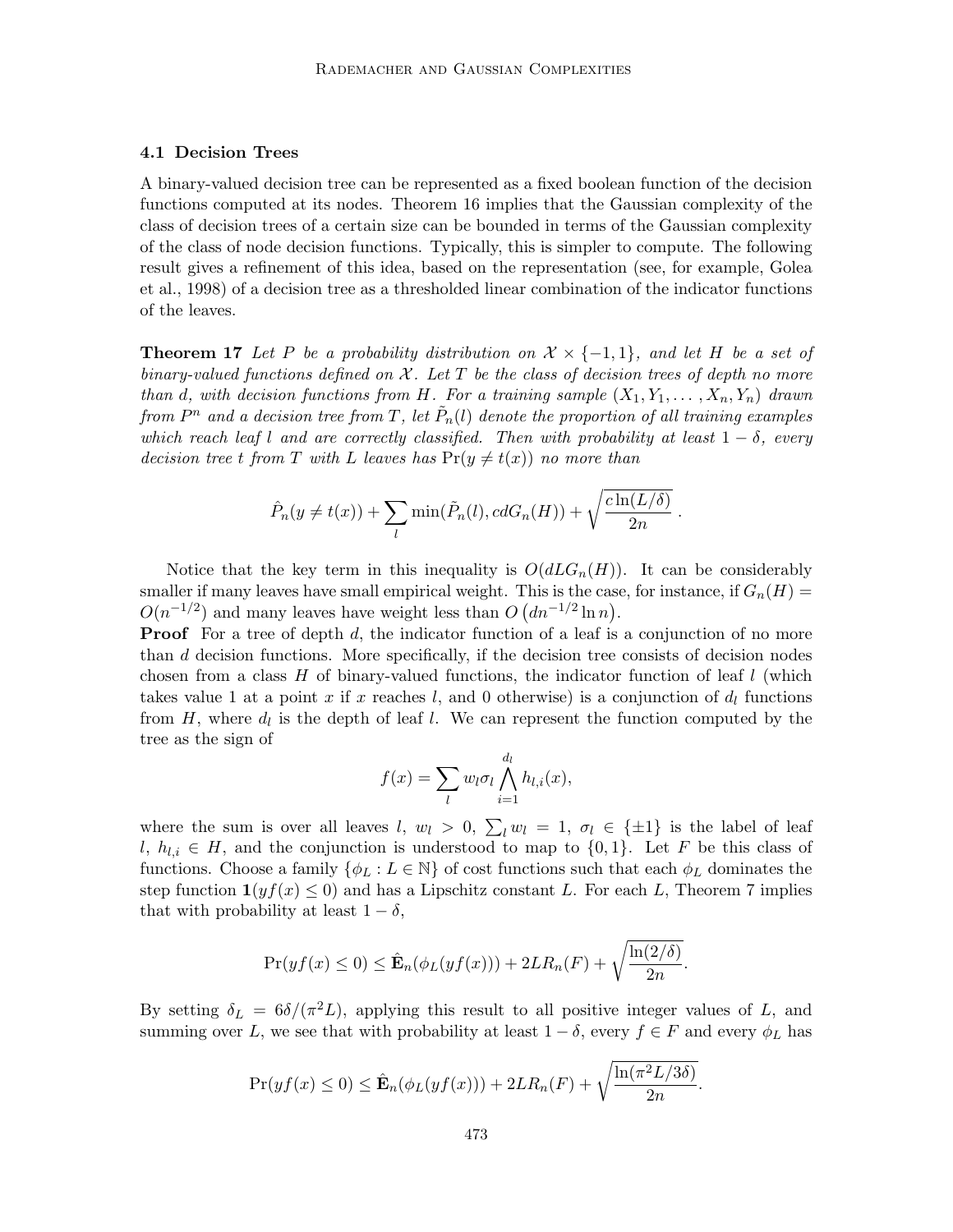Define  $\phi_L(\alpha)$  to be 1 if  $\alpha \leq 0$ ,  $1 - L\alpha$  if  $0 < \alpha \leq 1/L$ , and 0 otherwise, where L will be computed later. Let  $\tilde{P}_n(l)$  denote the proportion of training examples which reach leaf l and are correctly classified  $(y = \sigma_l)$ . Then we have

$$
\hat{\mathbf{E}}_n(\phi_L(yf(x))) + 2LR_n(F) \n= \hat{P}_n(yf(x) \le 0) + \sum_l \tilde{P}_n(l)\phi_L(w_l) + 2LR_n(F) \n= \hat{P}_n(yf(x) \le 0) + \sum_l \tilde{P}_n(l) \max(0, 1 - Lw_l) + 2LR_n(F) \n= \hat{P}_n(yf(x) \le 0) + \sum_l \max(0, (1 - Lw_l)\tilde{P}_n(l)) + 2LR_n(F).
$$

Now, choose  $w_l = 0$  for  $\tilde{P}_n(l) \leq 2R_n(F)$ , and  $w_l = 1/L$  otherwise, where  $L = |\{l : \tilde{P}_n(l) >$  $2R_n(F)$ . (Notice that choosing  $w_l = 0$  for labelled examples for which  $y_i(x) > 0$  can only increase the bound.) Then we have

$$
\hat{P}_n(\phi(yf(x))) + 2LR_n(F) \leq \hat{P}_n(yf(x) \leq 0) \n+ \sum_l \mathbf{1} \left( \tilde{P}_n(l) \leq 2R_n(F) \right) \tilde{P}_n(l) \n+ 2R_n(F) \sum_l \mathbf{1} \left( \tilde{P}_n(l) > 2R_n(F) \right) \n= \hat{P}_n(yf(x) \leq 0) + \sum_l \min(\tilde{P}_n(l), 2R_n(F)).
$$

Theorem 12 part 2, Theorem 16, and Lemma 4 together imply that

$$
R_n(F) \le C\left(dG_n(H) + \frac{1}{n}\right)\ln n,
$$

**The Second** 

which implies the result.

#### **4.2 Neural Networks**

Neural network methods (see, for example, Anthony and Bartlett, 1999) use repeated compositions of linear functions with scalar nonlinearities,  $\sigma : \mathbb{R} \to [-1, 1]$ , where  $\sigma$  is typically monotonic and smooth. The following theorem bounds the Gaussian complexity of a twolayer neural network with constraints on the magnitudes of the weights.

**Theorem 18** Suppose that  $\sigma : \mathbb{R} \to [-1, 1]$  has Lipschitz constant L and satisfies  $\sigma(0) = 0$ . Define the class computed by a two-layer neural network with 1-norm weight constraints as

$$
F = \left\{ x \mapsto \sum_{i} w_i \sigma(v_i \cdot x) : ||w||_1 \le 1, ||v_i||_1 \le B \right\}.
$$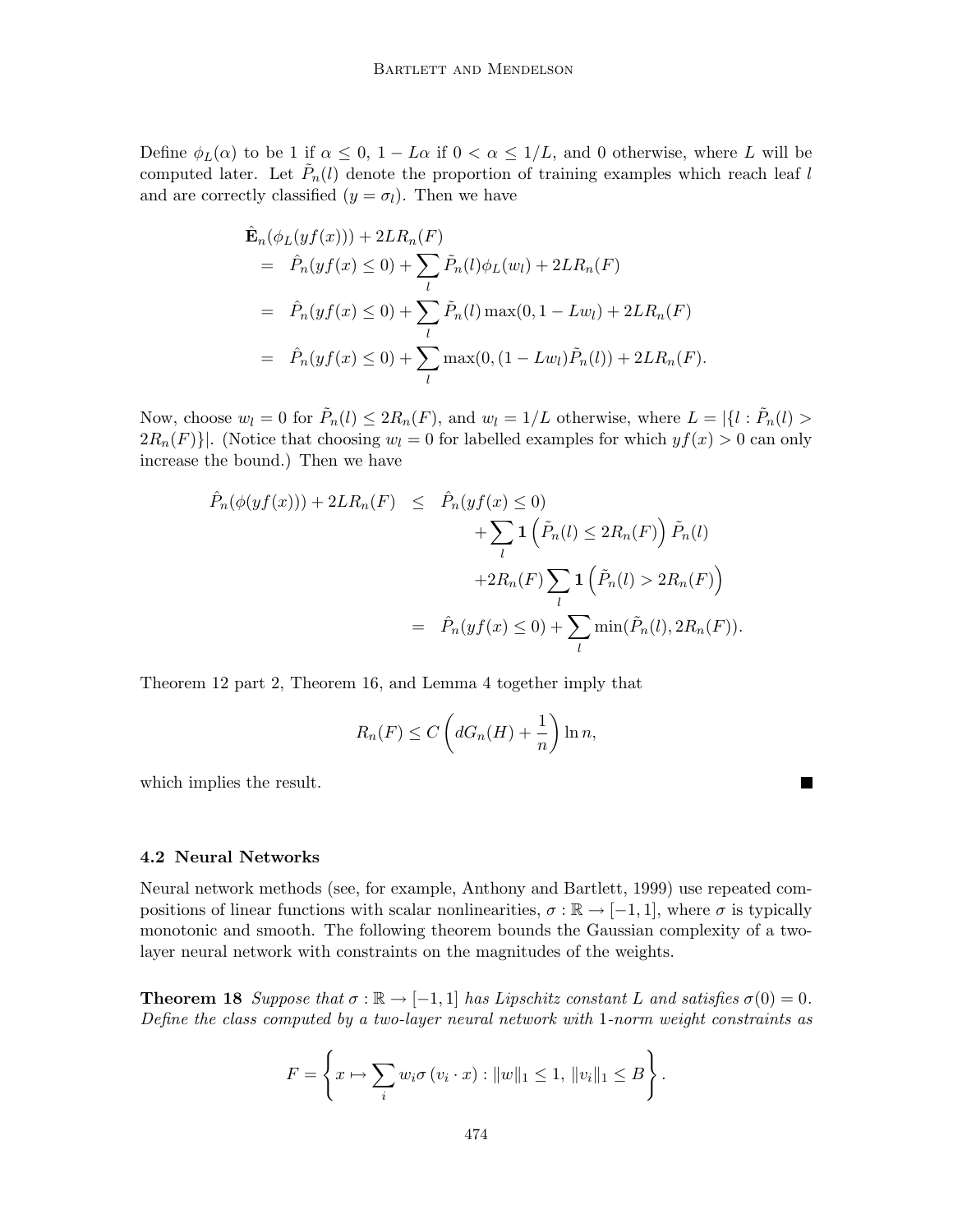Then for  $x_1, \ldots, x_n$  in  $\mathbb{R}^k$ ,

$$
\hat{G}_n(F) \leq \frac{cLB(\ln k)^{1/2}}{n} \max_{j,j'} \sqrt{\sum_{i=1}^n (x_{ij} - x_{ij'})^2}
$$
,

where  $x_i = (x_{i1}, \ldots, x_{ik}).$ 

It is straightforward to extend this result to networks with more than two layers, and to networks with multiple outputs. The theorem is immediate from the following result for bounded linear functions.

**Lemma 19** For  $x \in \mathbb{R}^k$ , define

$$
F_1 = \left\{ x \mapsto w \cdot x : w \in \mathbb{R}^k, ||w||_1 \le 1 \right\}.
$$

For any  $x_1, \ldots, x_n \in \mathbb{R}^k$  we have

$$
\hat{G}_n(F_1) \leq \frac{c}{n} (\ln k)^{1/2} \max_{j,j'} \left( \sum_{i=1}^n (x_{ij} - x_{ij'})^2 \right)^{1/2}.
$$

The proof uses the following inequality for Gaussian processes which follows from Slepian's Lemma (see, for example, Ledoux and Talagrand, 1991, Pisier, 1989).

**Lemma 20** Let  $Z_1, \ldots, Z_k$  be random variables such that for every  $1 \leq j \leq k$ ,  $Z_j = \sum_{i=1}^n z_i$  $\sum_{i=1}^{n} a_{ij}g_i$ , where  $g_1, \ldots, g_n$  are independent  $N(0, 1)$  random variables. Then there is an absolute constant c such that

$$
\mathbf{E} \max_{1 \le j \le k} Z_j \le c(\ln k)^{1/2} \max_{j,j'} \sqrt{\mathbf{E}(Z_j - Z_{j'})^2}.
$$

**Proof** (of Lemma 19) From the definitions,  $\hat{G}_n(F_1)$  is equal to

$$
\mathbf{E} \sup_{f \in F} \frac{2}{n} \sum_{i=1}^{n} g_i f(x_i) = \mathbf{E} \sup_{w: ||w||_1 \le 1} \frac{2}{n} \sum_{i=1}^{n} g_i w \cdot x_i
$$

$$
= \mathbf{E} \sup_{w: ||w||_1 \le 1} w \cdot \frac{2}{n} \sum_{i=1}^{n} g_i x_i .
$$

Clearly, this inner product is maximized when w is at one of the extreme points of the  $\ell_1$ ball, which implies

$$
\hat{G}_n(F_1) = \mathbf{E} \max_j \frac{2}{n} \sum_{i=1}^n g_i x_{ij},
$$

where  $x_i = (x_{i1}, \ldots, x_{ik})$ . Note that we can write

$$
\hat{G}_n(F_1) = \frac{2}{n} \mathbf{E} \max_j Z_j
$$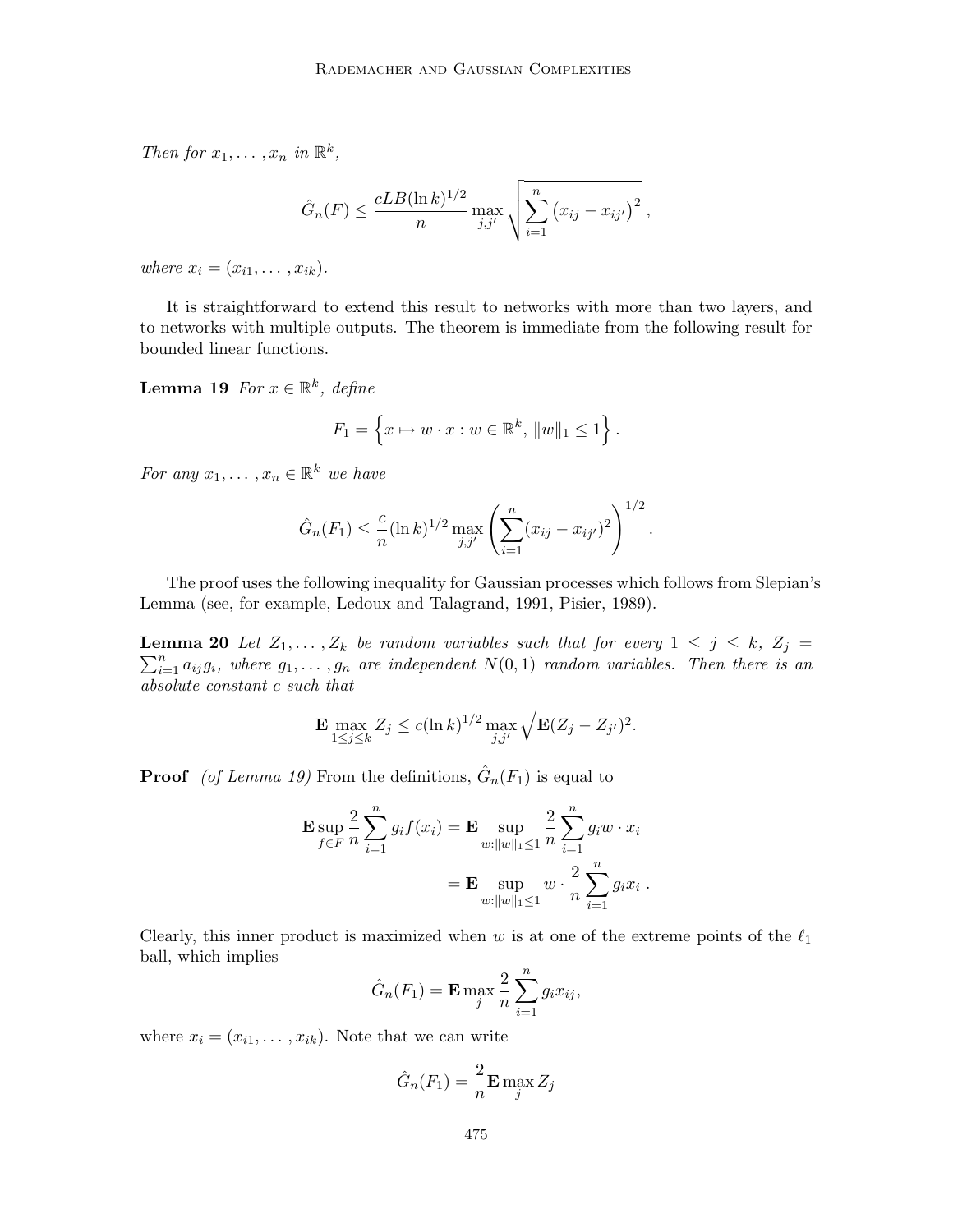where  $Z_j = \sum_{i=1}^n g_i x_{ij}$ . Since each  $Z_j$  is Gaussian, we can apply Slepian's Lemma to obtain

$$
\hat{G}_n(F_1) \leq \frac{2c}{n} (\ln k)^{1/2} \max_{j,j'} \sqrt{\mathbf{E}(Z_j - Z_{j'})^2}
$$
  
=  $\frac{2c}{n} (\ln k)^{1/2} \max_{j,j'} \sqrt{\mathbf{E}\left(\sum_{i=1}^n g_i (x_{ij} - x_{ij'})\right)^2}$   
=  $\frac{2c}{n} (\ln k)^{1/2} \max_{j,j'} \sqrt{\sum_{i=1}^n (x_{ij} - x_{ij'})^2}.$ 

#### **4.3 Kernel Methods**

A kernel  $k : \mathcal{X} \times \mathcal{X} \to \mathbb{R}$  on a compact space X is a continuous function such that for all  $n \in \mathbb{N}$  and  $x_1, \ldots, x_n \in \mathcal{X}$ , the Gram matrix K, with  $K_{ij} = k(x_i, x_j)$ , is positive semidefinite and symmetric. Kernel methods, such as support vector machines (see, for example Cristianini and Shawe-Taylor, 2000) use kernel expansions of the form

$$
x \mapsto \sum_{i=1}^{n} \alpha_i k(x_i, x).
$$

These methods typically restrict  $\alpha = (\alpha_1, \dots, \alpha_n)$  so that  $\alpha' K \alpha$  is small. The following theorem gives a margin-based estimate of misclassification probability for these functions.

**Theorem 21** Fix  $B, \gamma > 0$ , let  $k : \mathcal{X} \times \mathcal{X} \to \mathbb{R}$  be a kernel with

$$
\sup_{x \in \mathcal{X}} |k(x, x)| < \infty.
$$

Define the margin cost function  $\phi : \mathbb{R} \to [0,1]$  as

$$
\phi(\alpha) = \begin{cases} 1 & \text{if } \alpha \le 0 \\ 1 - \alpha/\gamma & \text{if } 0 < \alpha \le \gamma \\ 0 & \text{if } \alpha > \gamma. \end{cases}
$$

Suppose that  $(X_1, Y_1), \ldots, (X_n, Y_n)$  are chosen independently according to some probability distribution P on  $\mathcal{X} \times \{\pm 1\}$ . Then with probability at least  $1 - \delta$ , every function f of the form

$$
f(x) = \sum_{i=1}^{n} \alpha_i k(X_i, x)
$$

with  $\sum_{i,j} \alpha_i \alpha_j k(X_i, X_j) \leq B^2$  satisfies

$$
P(Yf(X) \leq 0) \leq \hat{\mathbf{E}}_n \phi(Yf(X)) + \frac{4B}{\gamma n} \sqrt{\sum_{i=1}^n k(X_i, X_i)} + \left(\frac{8}{\gamma} + 1\right) \sqrt{\frac{\ln(4/\delta)}{2n}}.
$$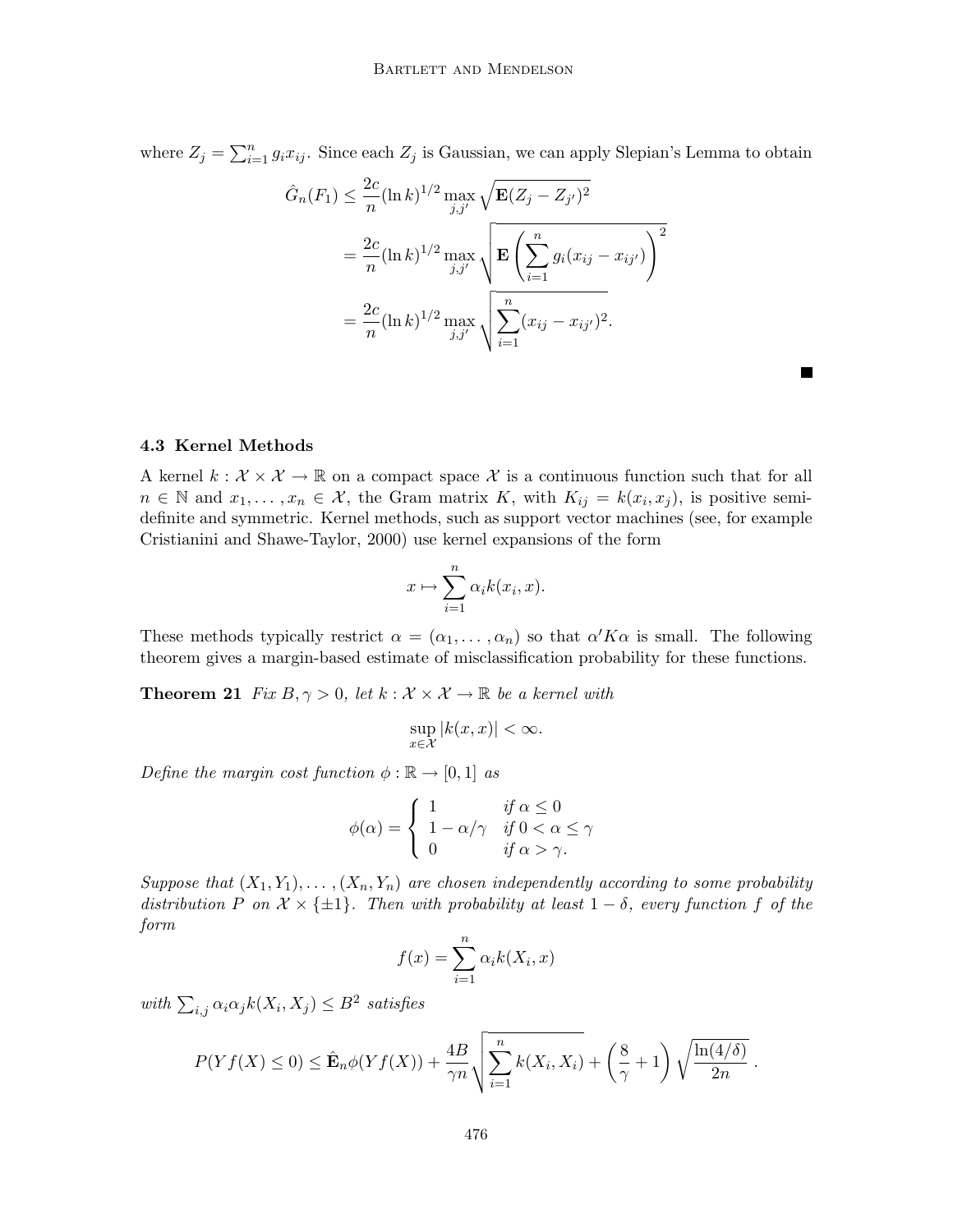To prove this theorem, we need to recall some properties of kernel expansions. To every kernel k we can associate a feature map  $\Phi : \mathcal{X} \to \mathcal{H}$ , where H is a Hilbert space with inner product  $\langle \cdot, \cdot \rangle$ , and for all  $x_1, x_2 \in \mathcal{X}$ ,  $k(x_1, x_2) = \langle \Phi(x_1), \Phi(x_2) \rangle$ . If  $\|\cdot\|$  denotes the norm in  $H$ , we have

$$
\left\| \sum_{i=1}^n \alpha_i \Phi(x_i) \right\|^2 = \sum_{i,j} \alpha_i \alpha_j k(x_i, x_j),
$$

and hence

$$
F = \left\{ x \mapsto \sum_{i=1}^{m} \alpha_i k(x, x_i) : m \in \mathbb{N}, x_i \in \mathcal{X}, \sum_{i,j} \alpha_i \alpha_j k(x_i, x_j) \leq B^2 \right\}
$$
  

$$
\subseteq \left\{ x \mapsto \langle w, \Phi(x) \rangle : ||w|| \leq B \right\}.
$$

The following lemma, combined with Theorem 7 and Theorem 11, implies the theorem.

**Lemma 22** Suppose that  $k : \mathcal{X} \times \mathcal{X} \rightarrow \mathbb{R}$  is a kernel, and let  $X_1, \ldots, X_n$  be random elements of  $X$ . Then for the class  $F$  defined above,

$$
\hat{G}_n(F) \le \frac{2B}{n} \sqrt{\sum_{i=1}^n k(X_i, X_i)},
$$

$$
\hat{R}_n(F) \le \frac{2B}{n} \sqrt{\sum_{i=1}^n k(X_i, X_i)}.
$$

**Proof** Suppose that H is a Hilbert space with inner product  $\langle \cdot, \cdot \rangle$  and induced norm  $\|\cdot\|$ , and the kernel k has feature map  $\Phi : \mathcal{X} \to \mathcal{H}$ . Let  $g_1, \ldots, g_n$  be independent standard normal random variables. Then

$$
\hat{G}_n(F) \leq \mathbf{E} \left[ \sup_{\|w\| \leq B} \left\langle w, \frac{2}{n} \sum_{i=1}^n g_i \Phi(X_i) \right\rangle \middle| X_i \right]
$$
  
\n
$$
= \frac{2B}{n} \mathbf{E} \left[ \left\| \sum_{i=1}^n g_i \Phi(X_i) \right\| \middle| X_i \right]
$$
  
\n
$$
= \frac{2B}{n} \mathbf{E} \left[ \left( \sum_{i,j} g_i g_j k(X_i, X_j) \right)^{1/2} \middle| X_i \right]
$$
  
\n
$$
\leq \frac{2B}{n} \left( \sum_{i,j} \mathbf{E} \left[ g_i g_j k(X_i, X_j) \middle| X_i \right] \right)^{1/2}
$$
  
\n
$$
= \frac{2B}{n} \left( \sum_{i} \mathbf{E} \left[ g_i^2 k(X_i, X_i) \middle| X_i \right] \right)^{1/2}
$$
  
\n
$$
= \frac{2B}{n} \left( \sum_{i} k(X_i, X_i) \right)^{1/2},
$$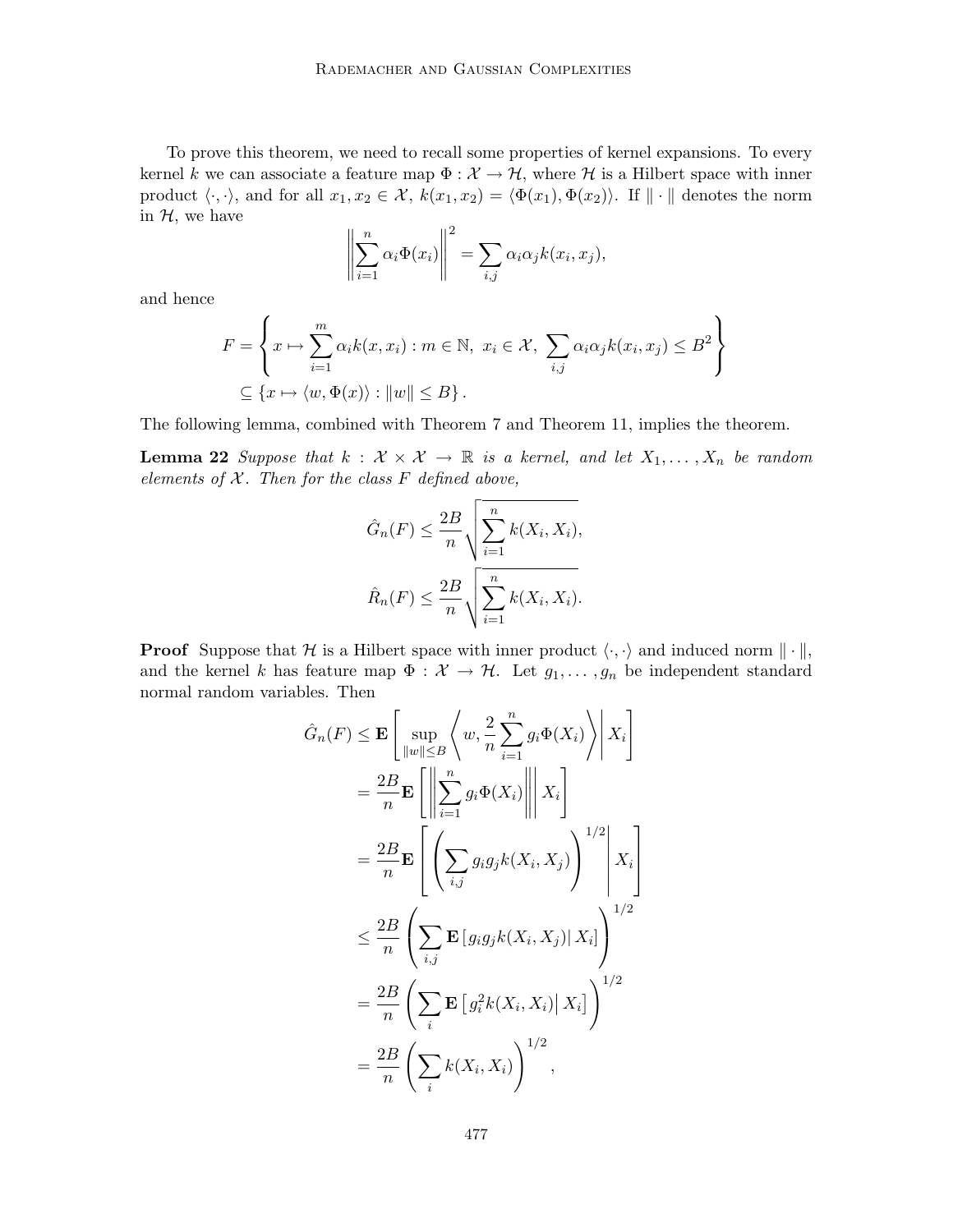where the second inequality is Jensen's (and it is easy to see that the first inequality is an equality).

Clearly, the same argument applies with any independent, zero mean, unit variance random variables replacing the  $g_i$ , which gives the same bound for  $\hat{R}_n(F)$ .

From the definitions and Jensen's inequality,

$$
R_n(F) = \mathbf{E}\hat{R}_n(F) \le 2B\sqrt{\frac{\mathbf{E}k(X,X)}{n}}
$$

$$
G_n(F) = \mathbf{E}\hat{G}_n(F) \le 2B\sqrt{\frac{\mathbf{E}k(X,X)}{n}}
$$

Notice that  $\mathbf{E}k(X, X)$  is the trace (sum of the eigenvalues) of the integral operator  $T_k$  on  $L_2(\mu),$ 

$$
T_k(f) = \int k(x, y) f(y) d\mu(y),
$$

where  $\mu$  is the induced probability measure on  $\mathcal{X}$ .

#### **Acknowledgments**

An earlier version of this paper appeared in COLT'01 (Bartlett and Mendelson, 2001). Thanks to Arthur Gretton, Jonathan Baxter and Gábor Lugosi for helpful discussions, to the anonymous reviewers for suggestions, and especially to the reviewer who suggested a substantially simpler proof of Theorem 14. This work was partially supported by the Australian Research Council.

#### **Appendix A. Proof of Lemma 3**

The expected maximum discrepancy,  $D_n(F)$ , measures the average difference between function values on two fixed subsets of the data. The Rademacher complexity,  $R_n(F)$ , measures the difference on two randomly chosen subsets. The idea behind the proof of the first part of the lemma is to show that the size of the random subsets is very close to their expectation, and, because the data is independent, all choices of these equally sized subsets are equivalent.

Define

$$
s(N) = \frac{2}{n} \mathbf{E} \left[ \sup_{f \in F} \sum_{i=1}^{n} \sigma_i f(X_i) \middle| \sum_{i=1}^{n} \sigma_i = N \right].
$$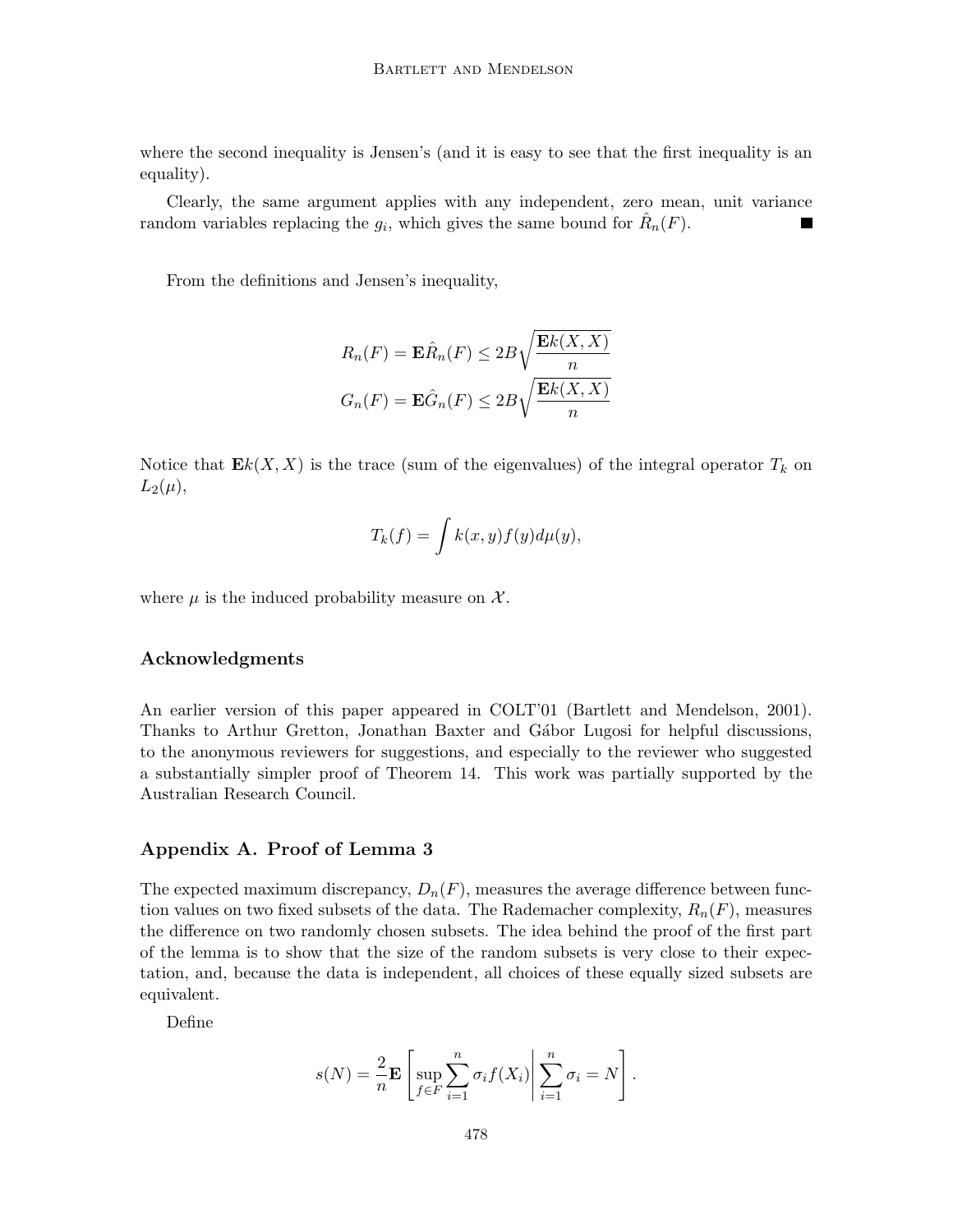Then we have

$$
R_n(F) = \mathbf{E} \sup_{f \in F} \left| \frac{2}{n} \sum_{i=1}^n \sigma_i f(X_i) \right|
$$
  
\n
$$
\geq \mathbf{E} \sup_{f \in F} \frac{2}{n} \sum_{i=1}^n \sigma_i f(X_i)
$$
  
\n
$$
= \mathbf{E} \mathbf{E} \left[ \sup_{f \in F} \frac{2}{n} \sum_{i=1}^n \sigma_i f(X_i) \middle| \sum_{i=1}^n \sigma_i \right]
$$
  
\n
$$
= \mathbf{E} s \left( \sum_{i=1}^n \sigma_i \right),
$$

where the inequality is an equality when  $f \in F$  implies  $-f \in F$ . It is easy to see (from the independence of the  $X_i$ ) that

$$
D_n(F) = s(0) = s\left(\mathbf{E} \sum_{i=1}^n \sigma_i\right).
$$

Furthermore, s satisfies a Lipschitz condition. To see this, choose  $n_1, n_2$  satisfying  $0 \leq n_2$  <  $n_1 \leq n$  and write

$$
s(n_1) = \frac{2}{n} \mathbf{E} \sup \left( \sum_{i=1}^{n/2 - n_1/2} (f(X_{2i}) - f(X_{2i-1})) + \sum_{i=n-n_1+1}^{n} f(X_i) \right),
$$
  

$$
s(n_2) = \frac{2}{n} \mathbf{E} \sup \left( \sum_{i=1}^{n/2 - n_1/2} (f(X_{2i}) - f(X_{2i-1})) + \sum_{i=n-n_1+1}^{n} f(X_i) \right)
$$
  

$$
+ \sum_{i=n/2-n_1/2+1}^{n/2 - n_2/2} (f(X_{2i}) - f(X_{2i-1})) - \sum_{i=n-n_1+1}^{n-n_2} f(X_i) \right).
$$

Clearly, the two expressions differ only in the last two terms inside the supremum in the expression for  $s(n_2)$ . Each of these has magnitude no more than  $(n_2 - n_1)$ . Thus,

$$
|s(n_1) - s(n_2)| \le \frac{4|n_2 - n_1|}{n}.
$$

Thus, if  $N = \sum_i \sigma_i$ ,

$$
\Pr(|s(N) - s(\mathbf{E}N)| \ge \epsilon) \le \Pr(|N - \mathbf{E}N| > \frac{\epsilon n}{4})
$$
  

$$
\le 2 \exp\left(-\frac{\epsilon^2 n}{32}\right),
$$

by Chernoff's inequality. A standard integration (see, for example, Devroye et al., 1996, p208) shows that

$$
|\mathbf{E}s(N) - s(\mathbf{E}N)| \le \mathbf{E}|s(N) - s(\mathbf{E}N)| \le 4\sqrt{\frac{2}{n}}.
$$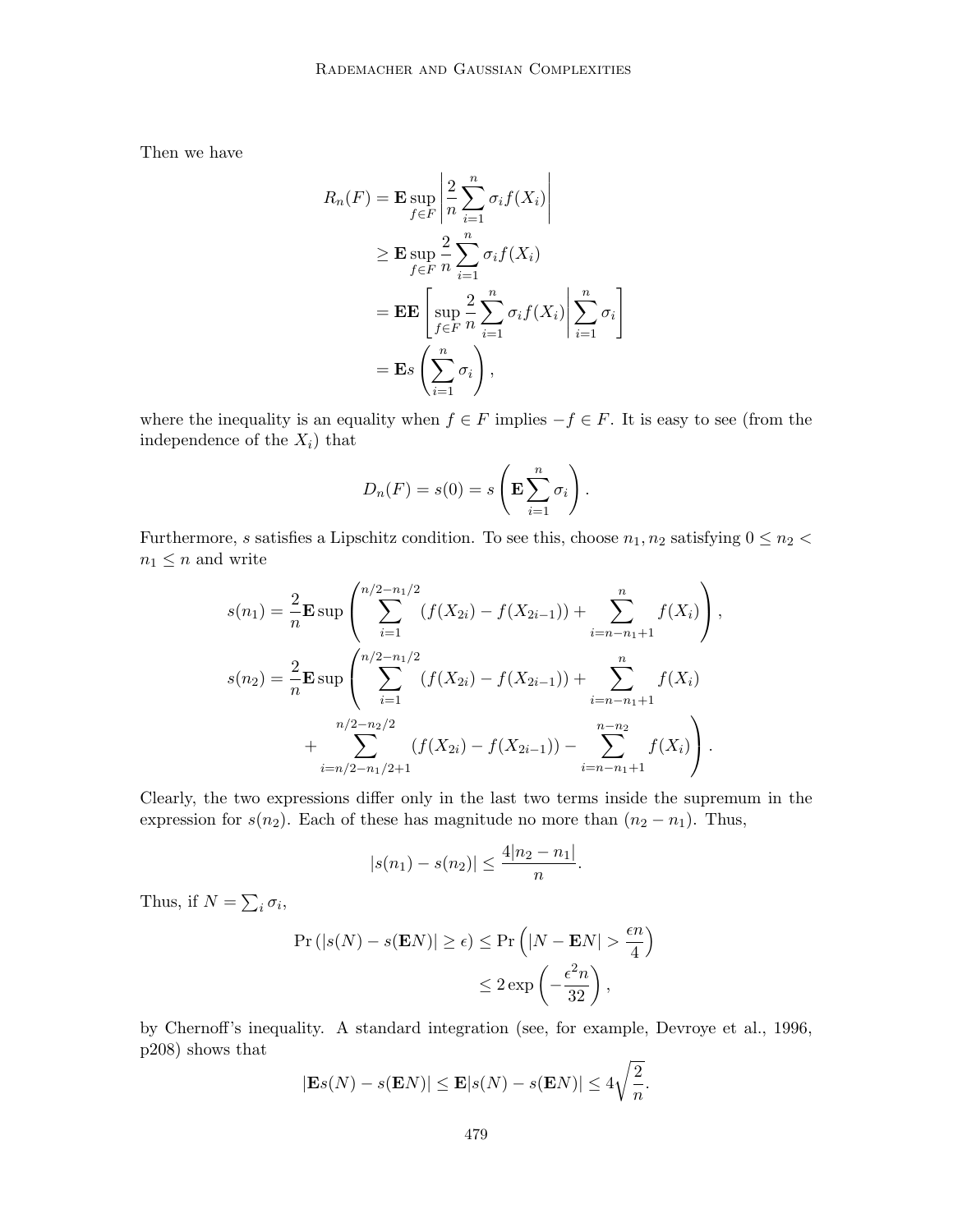Since  $R_n(F) \geq \mathbf{E}s(N)$ , this proves the upper bound on  $D_n(F)$ .

Define  $-F = \{-f : f \in F\}$ . If  $F = -F$ ,  $R_n(F) = \mathbf{E}s(N)$ , so

$$
R_n(F) = R_n(F \cup -F) \le D_n(F \cup -F) + 4\sqrt{\frac{2}{n}},
$$

which is the required lower bound if  $F$  is closed under negation. In general, it is easy to see that  $D_n(F \cup -F) \leq 2D_n(F)$ .

The final part of the lemma follows immediately from McDiarmid's inequality.

## **Appendix B. Proof of Theorem 5**

We set  $\mathcal{L}(Y, f(X)) = \mathbf{1}(Y \neq f(X))$  and proceed as in the proof of Theorem 8. For all  $f \in F$ ,

$$
P(Y \neq f(X)) = \mathbf{E}\mathcal{L}(Y, f(X)) \leq \hat{\mathbf{E}}_n \mathcal{L}(Y, f(X)) + \sup_{h \in \mathcal{L} \circ F} \left( \mathbf{E}h - \hat{\mathbf{E}}_n h \right)
$$

In this case, when  $(X_i, Y_i)$  changes, the supremum changes by no more than  $1/n$ , so McDiarmid's inequality implies that with probability at least  $1 - \delta$ , every  $f \in F$  satisfies

$$
\mathbf{E}\mathcal{L}(Y, f(X)) \leq \hat{\mathbf{E}}_n \mathcal{L}(Y, f(X)) + \mathbf{E} \sup_{h \in \mathcal{L} \circ F} \left( \mathbf{E} h - \hat{\mathbf{E}}_n h \right) + \sqrt{\frac{\ln(1/\delta)}{2n}}.
$$

The same argument as in the proof of Theorem 8 shows that

$$
\mathbf{E} \sup_{h \in \mathcal{L} \circ F} \left( \mathbf{E} h - \hat{\mathbf{E}}_n h \right) \leq \mathbf{E} \sup_{h \in \mathcal{L} \circ F} \frac{2}{n} \sum_{i=1}^n \sigma_i h(X_i, Y_i)
$$
  
\n
$$
= \mathbf{E} \sup_{f \in F} \frac{2}{n} \sum_{i=1}^n \sigma_i \mathbf{1}(Y_i \neq f(X_i))
$$
  
\n
$$
= \mathbf{E} \sup_{f \in F} \frac{2}{n} \sum_{i=1}^n \sigma_i (1 - Y_i f(X_i)) / 2
$$
  
\n
$$
= \mathbf{E} \sup_{f \in F} \frac{1}{n} \sum_{i=1}^n \sigma_i f(X_i)
$$
  
\n
$$
= \frac{R_n(F)}{2},
$$

where we have used the fact that  $Y_i, f(X_i) \in \{\pm 1\}$ , and that the conditional distribution of  $\sigma_i Y_i$ , given  $Y_i$ , is the same as the distribution of  $\sigma_i$ .

## **References**

- Martin Anthony and Peter L. Bartlett. Neural Network Learning: Theoretical Foundations. Cambridge University Press, Cambridge, UK, 1999.
- Peter L. Bartlett. The sample complexity of pattern classification with neural networks: the size of the weights is more important than the size of the network. IEEE Transactions on Information Theory, 44(2):525–536, 1998.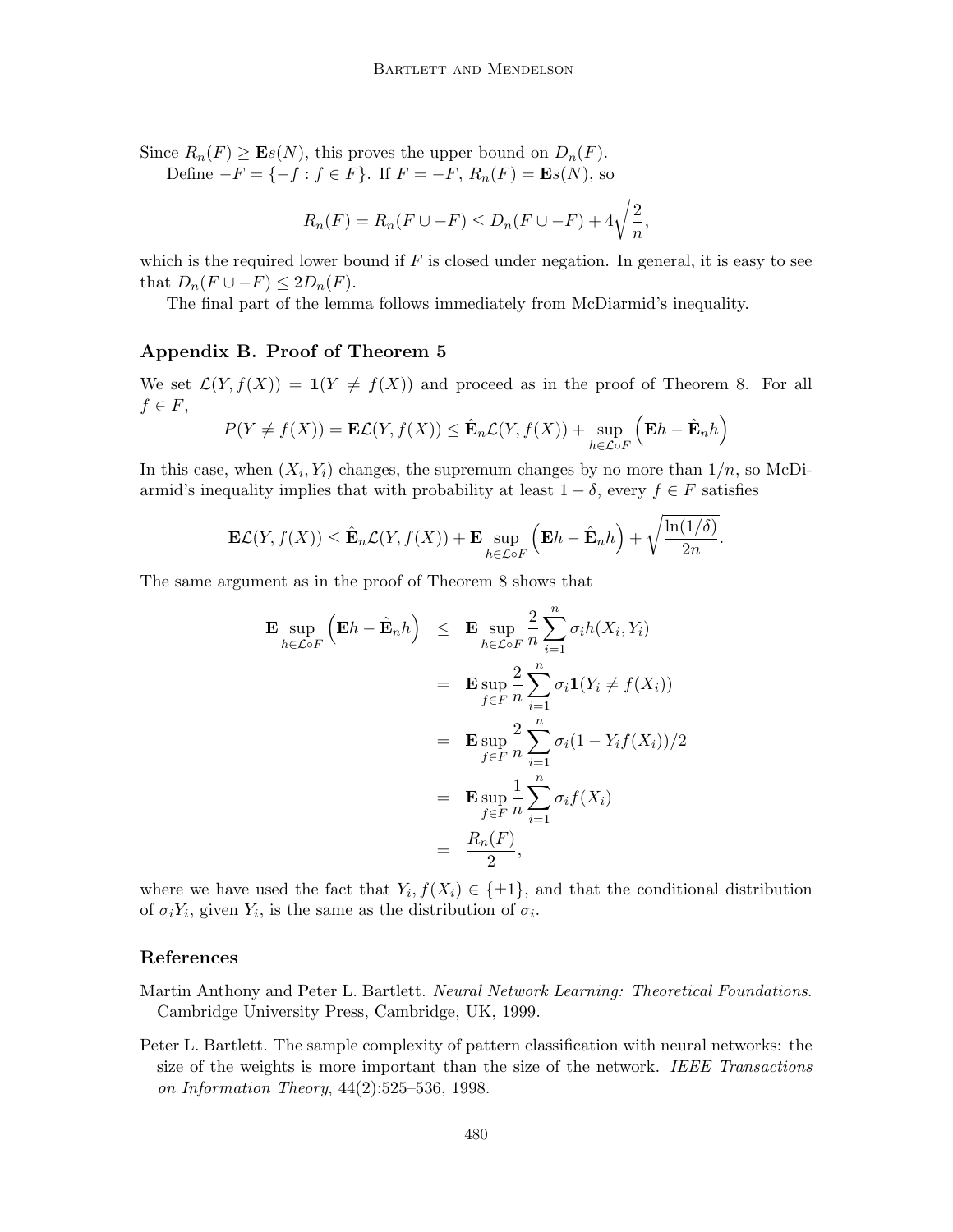- Peter L. Bartlett, Stéphane Boucheron, and Gábor Lugosi. Model selection and error estimation. Machine Learning, 48:85–113, 2002.
- Peter L. Bartlett and Shahar Mendelson. Rademacher and gaussian complexities: Risk bounds and structural results. In Proceedings of the Fourteenth Annual Conference on Computational Learning Theory, pages 224–240, 2001.
- Nello Cristianini and John Shawe-Taylor. An Introduction to Support Vector Methods. Cambridge University Press, 2000.
- Luc Devroye, Lázsló Györfi, and Gábor Lugosi. A probabilistic theory of pattern recognition. Applications of Mathematics: Stochastic Modelling and Applied Probability (31). Springer, 1996.
- Mostefa Golea, Peter L. Bartlett, and Wee Sun Lee. Generalization in decision trees and DNF: Does size matter? In NIPS 10, pages 259–265, 1998.
- Michael J. Kearns, Yishay Mansour, Andrew Y. Ng, and Dana Ron. An experimental and theoretical comparison of model selection methods. Machine Learning, 27:7–50, 1997.
- V. Koltchinskii. Rademacher penalties and structural risk minimization. IEEE Transactions on Information Theory, 47(5):1902–1914, July 2001.
- V. Koltchinskii and D. Panchenko. Empirical margin distributions and bounding the generalization error of combined classifiers. Technical report, Department of Mathematics and Statistics, University of New Mexico, 2000a.
- V. I. Koltchinskii and D. Panchenko. Rademacher processes and bounding the risk of function learning. In E. Gine, D. Mason, and J. Wellner, editors, High Dimensional Probability II, pages 443–459. 2000b.
- E. B. Kong and T. G. Dietterich. Error-correcting output coding corrects bias and variance. In Proc. 12th International Conference on Machine Learning, pages 313–321. Morgan Kaufmann, 1995.
- M. Ledoux and M. Talagrand. *Probability in Banach Spaces: isoperimetry and processes*. Springer, 1991.
- Llew Mason, Peter L. Bartlett, and Jonathan Baxter. Improved generalization through explicit optimization of margins. Machine Learning, 38(3):243–255, 2000.
- C. McDiarmid. On the method of bounded differences. In Surveys in Combinatorics 1989, pages 148–188. Cambridge University Press, 1989.
- Shahar Mendelson. *l*-norm and its application to learning theory. *Positivity*, 5:177–191, 2001.
- Shahar Mendelson. Rademacher averages and phase transitions in Glivenko-Cantelli classes. IEEE Transactions on Information Theory, 48(1):251–263, 2002.